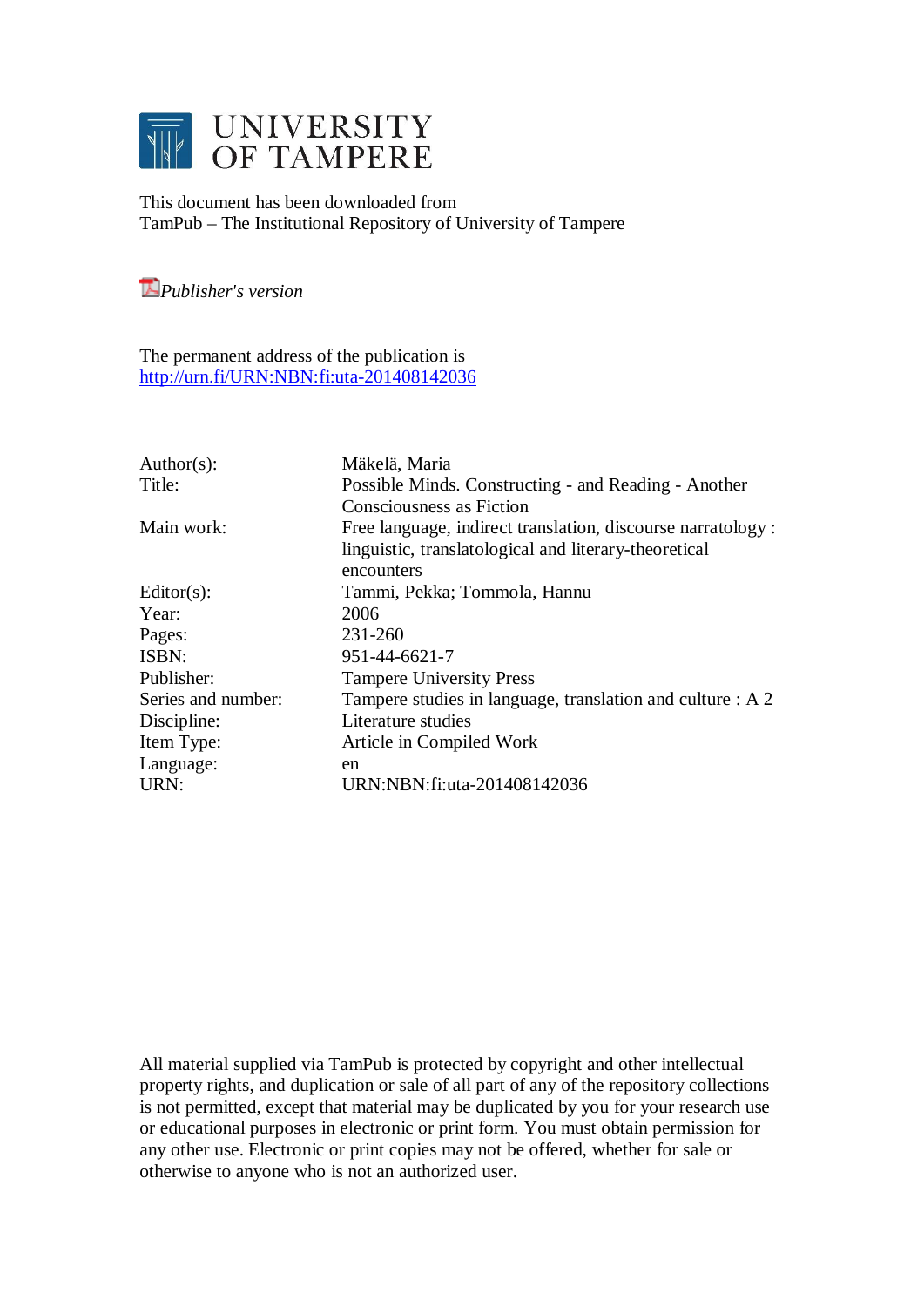Maria Mäkelä

# **Possible minds Constructing – and reading – another consciousness as fiction**

### Abstract

The "old school" and the "new school" of narratology seem to share a referential bias in their view of fictional minds. (1) Classical studies assume that via a meticulous differentiation of voices and viewpoints, we are able to extract a "reliable" representation of the fictional world. (2) Recent cognitive approaches tend to regard fictional and actual minds as being based on precisely the same cognitive schemata; we should ask ourselves, however, whether the natural parameters of thought and those of fiction actually converge. In this paper, I wish to demonstrate the challenge that *fictional characters representing each other's perceptions, thoughts and feelings* issue to both classical and cognitive approaches to fictional minds. I suggest that fictional agents – not only narrators but focalizers as well – may take advantage of precisely the same techniques of constructing the minds of others as are used in omniscient narration. Furthermore, I try to demonstrate how this feature of literary representation inherently problematizes the "naturalizing" of (fictional) mental functioning. I will start with examples from homodiegetic narration (Ford Madox Ford, Richard Ford) and then widen the scope to more problematic instances in the heterodiegetic mode (Emmanuèle Bernheim, Fay Weldon). I argue that the "narrative tendency" of a character constructing other characters' minds potentially mitigates the binarity of homodiegetic and heterodiegetic narration. Finally, such speculating and narrativizing – and perhaps fantasizing, hallucinating – fictional minds provide a parallel, not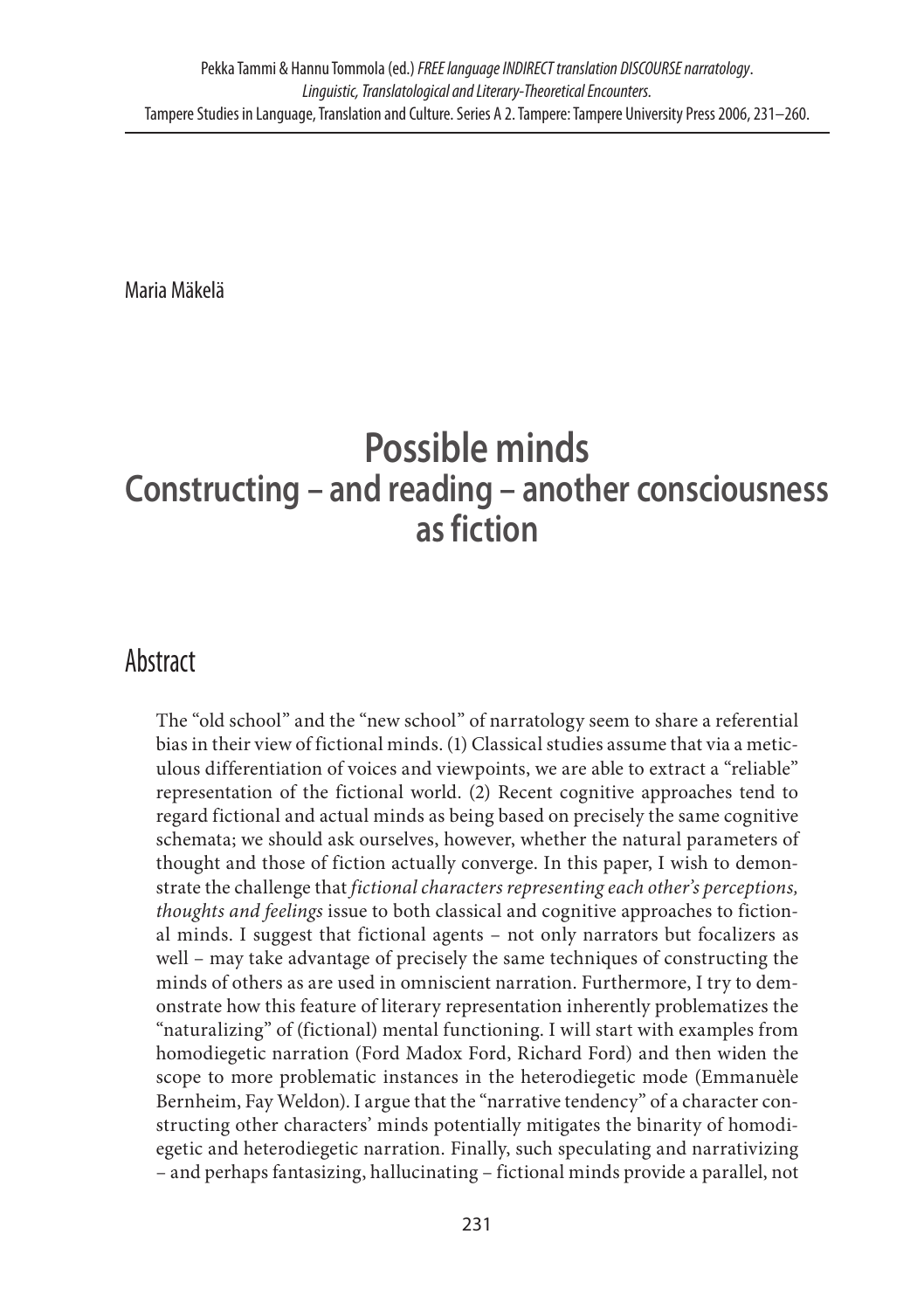with "normal" human consciousness relying on the parameters of everyday experience, but with specifically *literary* construction. Furthermore, such (doubly) embedded consciousness representation reveals the *reader's* effort to construct fictional mental functioning as inherently "unnatural" – since there is no such thing as true mimesis of the mind.

### 1 Introduction

Lately, we have been witnessing a change in the narratological frame of mind. Narrative theory has travelled far from the classical assumption of the story having a mind or a sense of its own; instead, in the wake of the cognitive turn, we are eager to pay attention to the role of the *reading* mind in narrative sense making. Yet these "old school" and "new school" approaches both seem to share a referential bias in their view of *fictional* minds.

1) The classical studies concentrating on the differentiation of (inner) voices and viewpoints of individual subjectivities seem to adhere to the same mimetic illusion that is inscribed in realistic fiction – an illusion which is, however, already abandoned or abused by modernist narrative techniques. This ideal of referentiality, of having access to the "reliable" representation of the fictional world ("textual actual world;" cf. Ryan 1991: 112–113) goes hand in hand with locating the ultimate representative authority in the omniscient, objective narrative voice. Consequently, studies on free indirect discourse and focalization tend to focus (both methodologically and thematically) on drawing boundaries between the narrator's indirect reports of the fictional world and the "subjective" and thus "unreliable" material which is filtered through fictional consciousnesses, (preferably) bearing the linguistic markers of direct or free indirect representation. What is ignored by this kind of approach (labeled as the "speech category approach" by Alan Palmer 2004: 1) is the fact that, subjective perception and inner worlds being its main themes, the modernist consciousness novel is not so much a representation of a particular kind of fictional storyworld as it is a spectrum of the characters' own mental representations of the fictional reality (cf., Herman 2002: 36–46). Thus the interpretive task is not to seek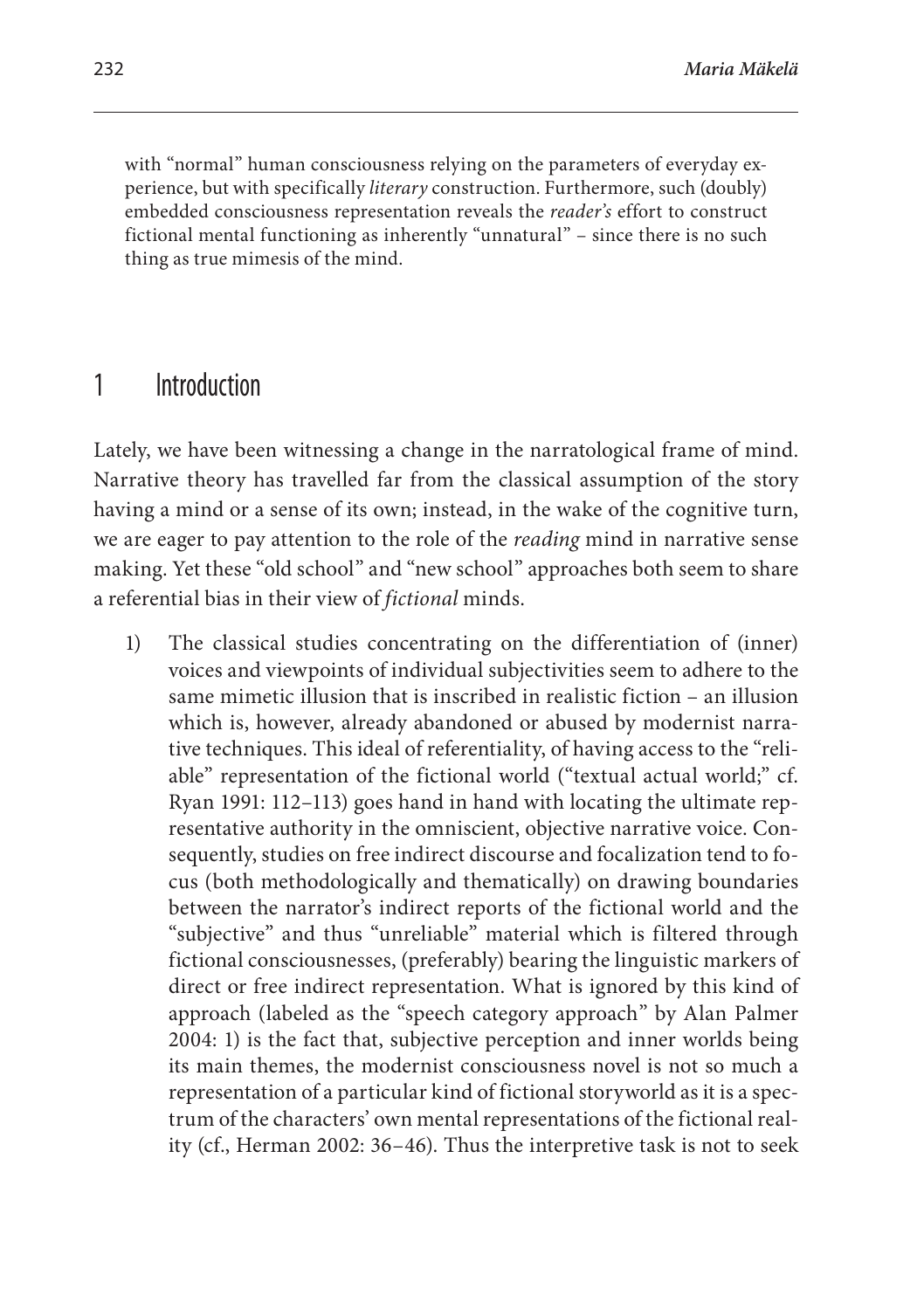the truth about the fictional world but to reflect on the ways in which the partial, local and subjective truths are constructed.

2) The main task of cognitive narratology, the description and analysis of the cognitive mechanisms behind our reading and understanding of narratives (a perfectly profitable project as such), has led to a tendency to consider fictional and actual human minds as being based on the same cognitive schemata (cf. Margolin 2003; Palmer 2004). We should ask ourselves, however, whether the natural parameters of thought and those of fiction actually converge. Furthermore, the availability of information about minds in fiction and about actual minds differ significantly: when reading fictional minds we are often privileged with omniscience as far as the thoughts and feelings of the main character(s) are concerned, but may or may not be forced to perceive the fictional world and other characters through the limitations brought on by these "transparent minds." Consequently, what we have is a set of possible worlds and possible minds that we cannot falsify (at least not without careful interpretation) – unlike in the real world, where we usually know a schizophrenic when we see one.

In this paper, I wish to avoid such referential biases and concentrate on the peculiarly novelistic ways of thematizing human consciousness. Methodologically, however, I try to draw on both the classical formalist approaches and the cognitive-based innovations whenever they seem to be sensitive enough to the literary phenomena in question. My particular aim is to highlight the functions of free indirect discourse (and related techniques of rendering fictional mental activity) in *embedded or recursive representation of consciousness*. The problem will be illustrated with four exemplary texts: novels by Ford Madox Ford (*The Good Soldier*, 1915) and Emmanuèle Bernheim (*Sa femme/Sa Femme, Or the Other Woman*, 1993/1994) and short stories by Richard Ford ('Privacy,' 2001) and Fay Weldon ('Weekend,' 1978).

In the field of cognitive science, it was Daniel Dennett who first, in 1983, discussed *the levels of intentionality* as a cognitive model: mental "worlds" can be represented as a recursive system that is potentially infinite as in statements like "X thinks that Y believes A to be mad at B" and so on (see, eg. Zunshine 2003: 278). Such embedded states of mind occur frequently in novels concentrating on the psychological processes of the characters – however, it is the peculiar nature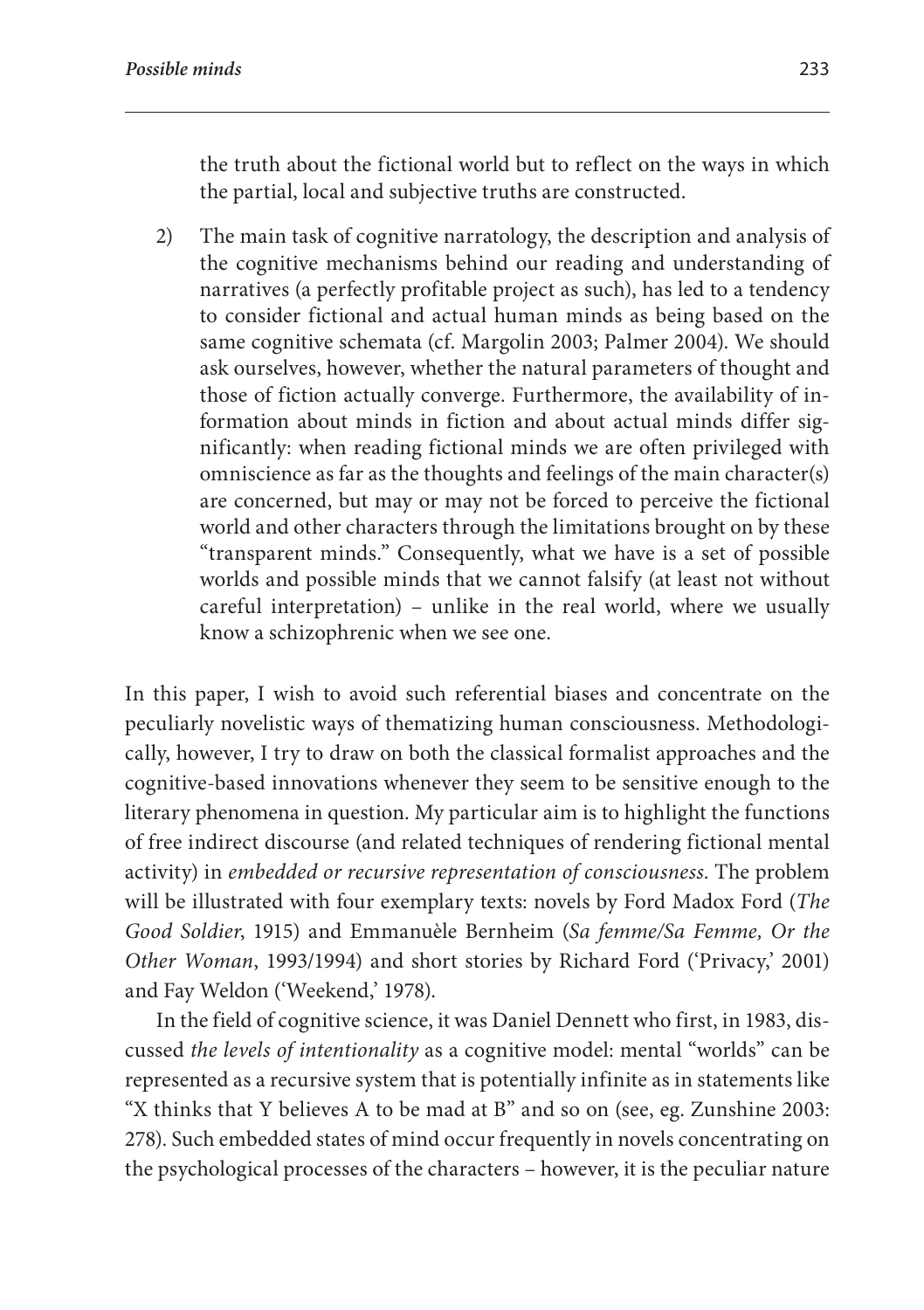of novelistic presentation that it often avoids such overt marks of intentionality as explicit mentions of who is behind each represented thought, opinion, or discourse. This ambiguity of voices/subjectivities has been a perennial topic in classical narratology, but, as indicated above, the main cause for the concern has been the ambiguity between objective narratorial report and the subjective elements attributable to a fictional character (e.g. Pascal 1977). A far less scoured area of novelistic consciousness representation has to do with *characters representing each other's perceptions, thoughts and feelings*; a glance at the brand new *Routledge Encyclopedia of narrative theory* attests to the absence of research on this particular area (see, eg. the entry on THOUGHT AND CONSCIOUSNESS REPRESENTATION by Palmer in Herman & Jahn & Ryan (ed.) 2005: 602– 607). What I would like to suggest in this paper is that fictional agents – not only narrators but focalizers as well – may take advantage of precisely the same techniques of constructing the minds of others as are used in omniscient narration. Furthermore, I try to demonstrate how this feature of literary representation inherently problematizes the "naturalizing" of (fictional) mental functioning.

Obviously, the potential of embedded consciousness representation has not passed without any notice among narratologists. Moshe Ron provides examples from *The Good Soldier* (Ron 1981: 23–24) as well as from Henry Miller's *Sexus* (ibid.: 31), pointing out the narrative possibilities of "focalizers focalizing each other" and the challenge this kind of representation issues to the "Mimetic Language Game." Brian McHale (1983: 33–34) also singles out this kind of representation in *Ulysses* (is Bloom constructing Gerty MacDowell's point of view within his own or does the narration offer a "real" shift to Gerty's mind?) to prove that, unlike Banfield argues, we definitely need contextual cues – in addition to linguistic ones – in order to attribute represented thought segments to individual characters. Yet, even the cognitively inclined theorists who (briefly) touch upon cases of embedded consciousness representation (Jahn 1992: 357–358; Zunshine 2003: 278–281) consider its *thematic* implications only in relation to the assumed "what is really going on in this passage" instead of paying attention to the challenge such representation issues to referentiality, experientiality (cf. Fludernik 1996) – and to cognitive narratology, for that matter.

In the following, I try to demonstrate how fictional mental worlds embedded within each other challenge both classical and cognitive approaches to fictional minds. I will start with examples from homodiegetic narration (Ford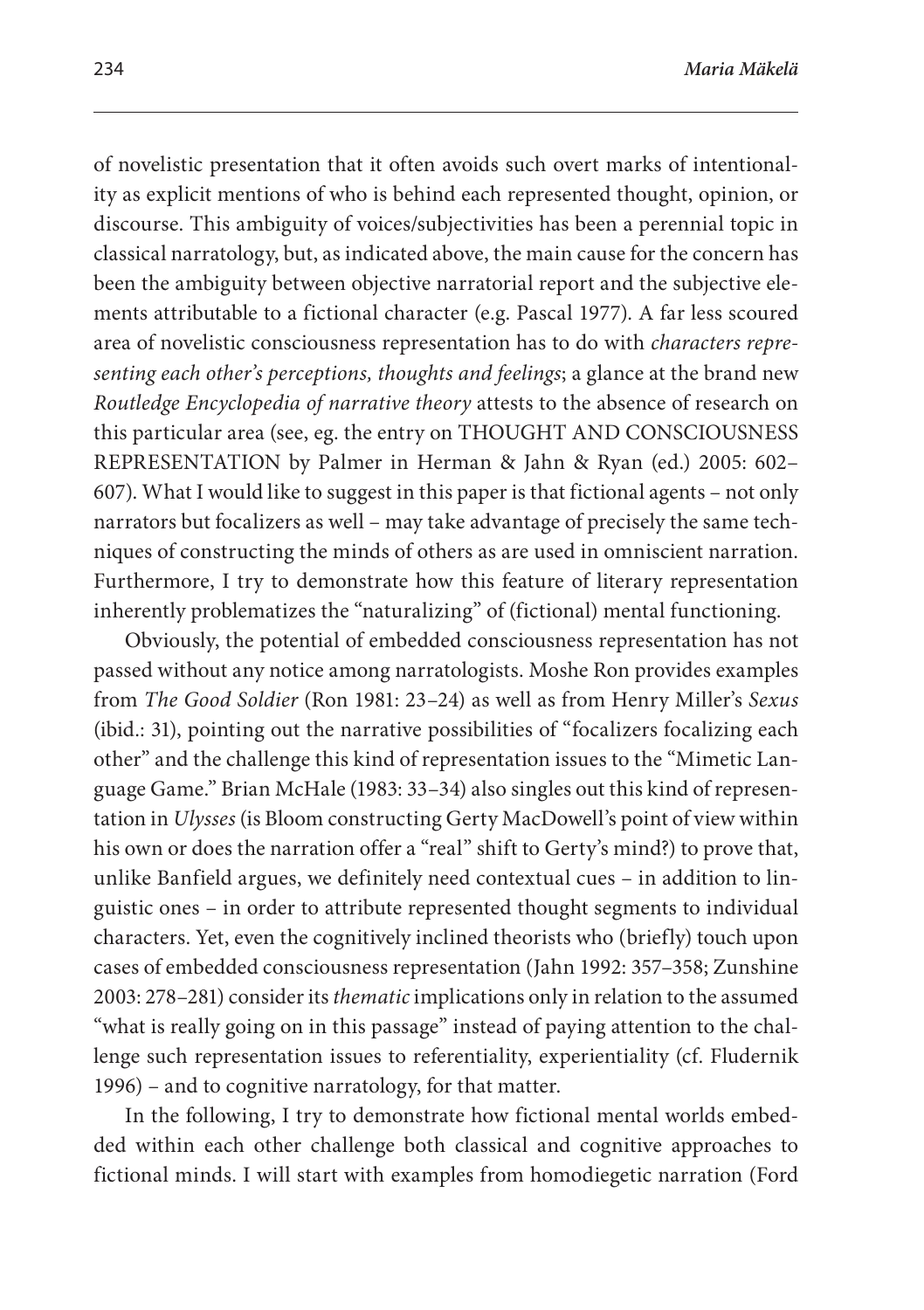Madox Ford and Richard Ford) and then widen the scope to more problematic instances in the heterodiegetic mode (Bernheim, Weldon); finally, I argue that embedded consciousness representation potentially mitigates the binarity of first-person (homodiegetic) and third-person (heterodiegetic) narration (a narratological *idée reçue*). The "narrative tendency" of a character constructing the other characters' minds conflicts both 1) with the (natural narratology) logic that epistemic restrictions result in narrative restrictions as well; and 2) with the idea that in a heterodiegetic narrative situation, all diegetic material should be attributed to the narrator while the role of the character is restricted to "revealing" him/herself through the mimetic glimpses the narration offers to the reader. Furthermore, novels with such speculating and narrativizing – and perhaps fantasizing, hallucinating – characters are also self-reflective in that they reflect both the novelist's and the *reader's* process of interpretation and construction of fictional worlds and consciousnesses. The analogy between embedded mental spaces and fictional world construction will also lead us – at least for a while – to the cognitive linguistic realms of Possible Worlds Theory and Text World Theory (cf. Ryan 1991; Doležel 1998; Gavins 2003).

Instead of pledging allegiance to the linguistic or otherwise strict definitions of free indirect discourse, I attempt to use this classical concept as representing the narrative "border phenomena," not just between indirect and direct representation, but between the mental spaces (possible worlds and possible minds) evoked in narration. Consequently, the "freedom" of these narrative situations refers to the implicitness of the levels of intentionality and the "indirectness" to all the mediating agents that separate the reader from the *referred* subject of representation – the last mental domain at the end of the narrative food chain.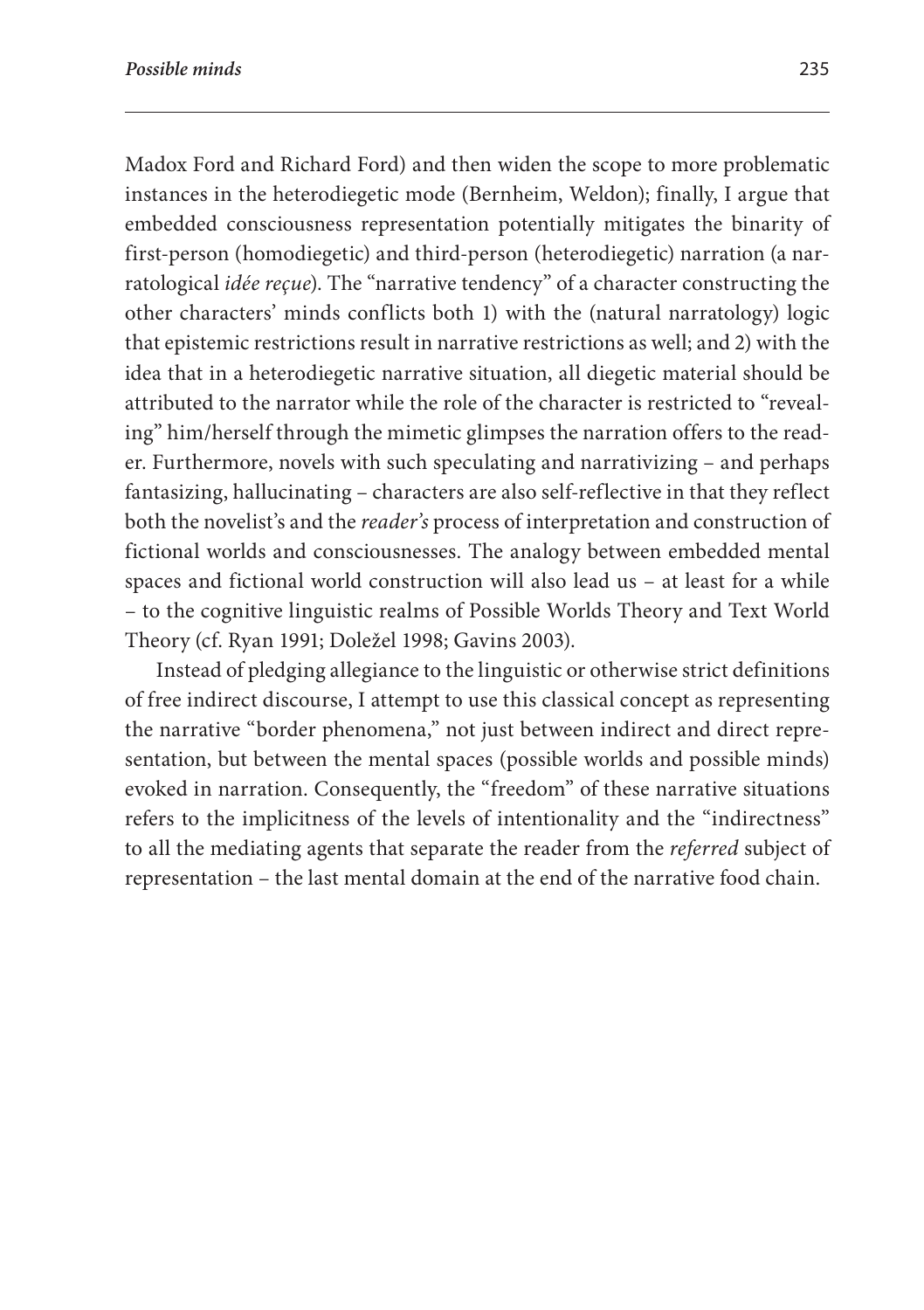## 2 Character as narrator: The "I" who was not there

One of the most recent and convincing voices in the field of narratology belongs to Alan Palmer (2004; see also 2002) who, besides drawing our attention afresh<sup>1</sup> to the problematic of consciousness representation, questions the validity of the speech category approach for illuminating the ways fictional minds can be narrated. Palmer wishes to shift our attention from mere "thoughtful characters in self-communion" (cf. Cohn 1978: v) – and consequently, from the highly verbalized component of "fictional mental functioning" – to the whole "social mind in action" (Palmer 2004: 9–12). One direction for Palmer as for many others is towards a cognitive-based analysis of stories where the apparatus of classical narratology is complemented and partly replaced by, as Palmer (2004: 14) labels them, "real-mind discourses." According to Palmer, the classical speech category approach has neglected the "natural" component in the reader's process of constructing fictional minds:

[j]ust as in real life the individual constructs the minds of others from their behavior and speech, so the reader infers the workings of fictional minds and sees these minds in action from observation of characters' behavior and speech. (Palmer 2004: 11)

However, what we are dealing with in reading narrative fiction and fictional minds is, after all, *language*, and the problem of putting our own and other people's minds in words. One way of approaching this paradox of fiction – the necessity of constructing other minds, yet being dependent on language as the

<sup>&</sup>lt;sup>1</sup> One might argue that nothing much has happened on this front since Cohn's pathbreaking *Transparent Minds* (1978) and McHale's (1983) elegant slating of Banfield's linguistic-based approach to FID. (See, however, Lehtimäki & Tammi, forthcoming.) Both Cohn and McHale deserve credit for establishing the currently accepted view of FID, not as a mere linguistic category, but as a literary figure dependent on contextual and extra-linguistic markers. Furthermore, alongside with Stanzel (1984), they have demonstrated the fluidity of narrative situations along the scale between the authorial and the figural narrative situations and, more specifically, drawn our attention to the ambiguous and fuzzy border areas where the actual narrative situations are often situated.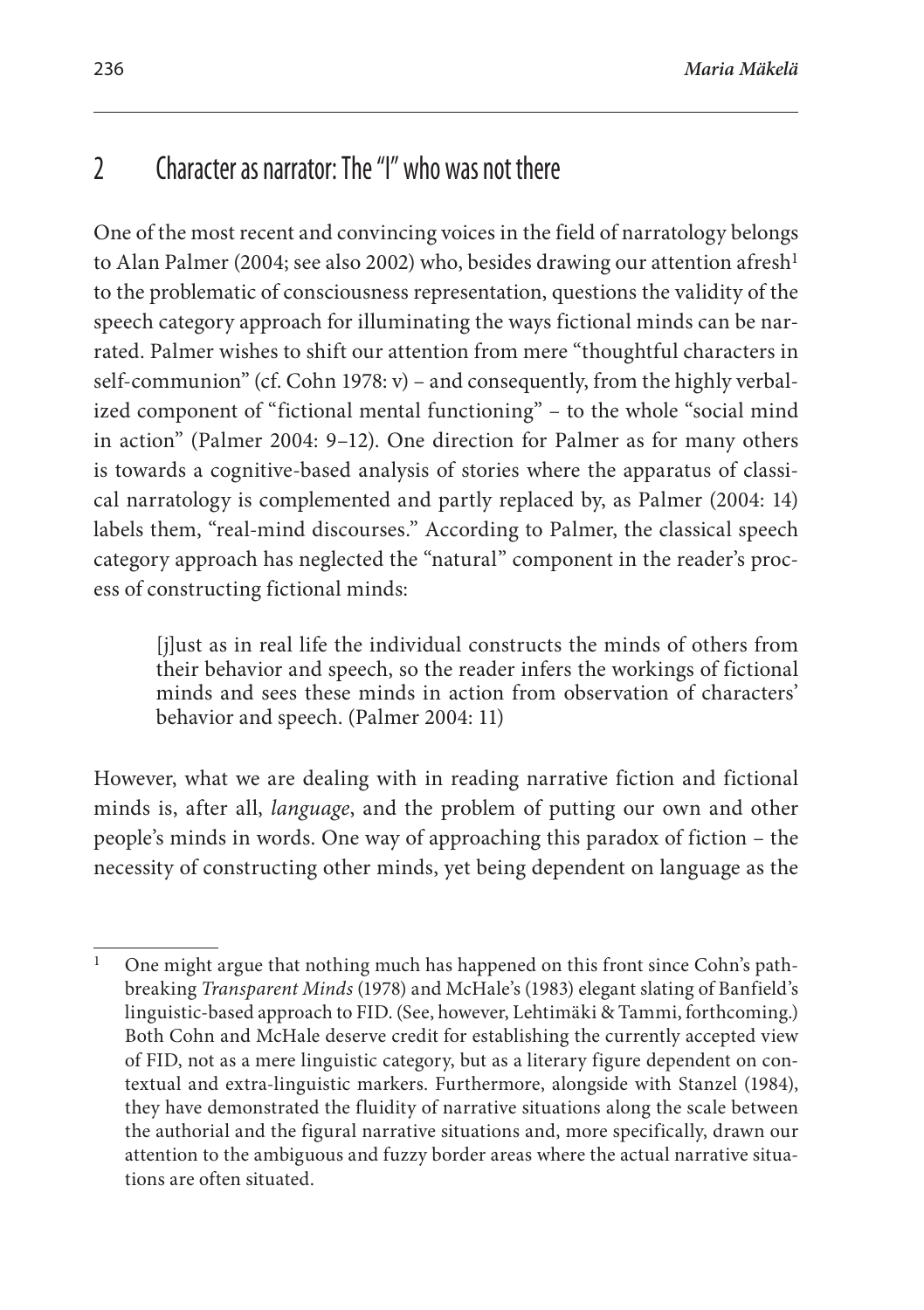only semiotic channel – is to look into it as it is thematized in narrative fiction itself.

Although Palmer is definitely right about our "natural" ways of making acquaintance with fictional characters resembling real people, it is precisely the seemingly natural relationships *between* fictional characters existing on the same diegetic level that may complicate such reading strategy. The history of narrative fiction teems with obsessive, paranoid or overly sentimental protagonists who misrepresent other characters through false speculation. Many of the paradigmatic cases have been discussed under the notion of "unreliable narration" – which is of little use here since unreliability defines the whole business of embedding fictional minds within each other. Furthermore, as Greta Olson (2003) has recently pointed out, unreliability is a characteristic far too easily attributed to all kinds of narrators who are also protagonists in their own narrative: "Homodiegetic narrators are subject to the epistemological uncertainty of lived experience. Yet they are not necessarily unreliable." (Olson 2003: 101.) Condemning a narrator for unreliability requires a firm belief in the epistemological *vraisemblance* of the given narrative, which actually seems a paradoxical prerequisite to start with. On the other hand, we find examples from narrative fiction that deconstruct such epistemic limitations – and, consequently, upend the conventional binarity of "restricted" homodiegetic and omniscient heterodiegetic narration.

In Ford Madox Ford's novel *The Good Soldier*, the narrator-protagonist John Dowell tries to give an exhaustive account of "the saddest story [he has] ever heard" (*The Good Soldier*: 7). Yet we are uncertain whether this saddest story is a triangle drama between Dowell himself, his wife Florence and Edward Ashburnham; or between Edward, Florence and Edward's wife Leonora; or between Edward, Leonora and the last one of Edward's mistresses, their young protégée Nancy. The confusion is due to Dowell's narrative techniques which constantly seem to shift the focus from Dowell's own experiential domain to that of others. He keeps reminding us that his narration consists of a faithful recounting of actions and other people's personal experiences as they have been related to him by Leonora and Edward. Nevertheless, it seems typical of Dowell's narration to drop off the parentheticals (such as "I remember Leonora told she felt" etc.) that would reveal the double-recounting that frames the individual experience, especially when he moves on to depict passionate feelings.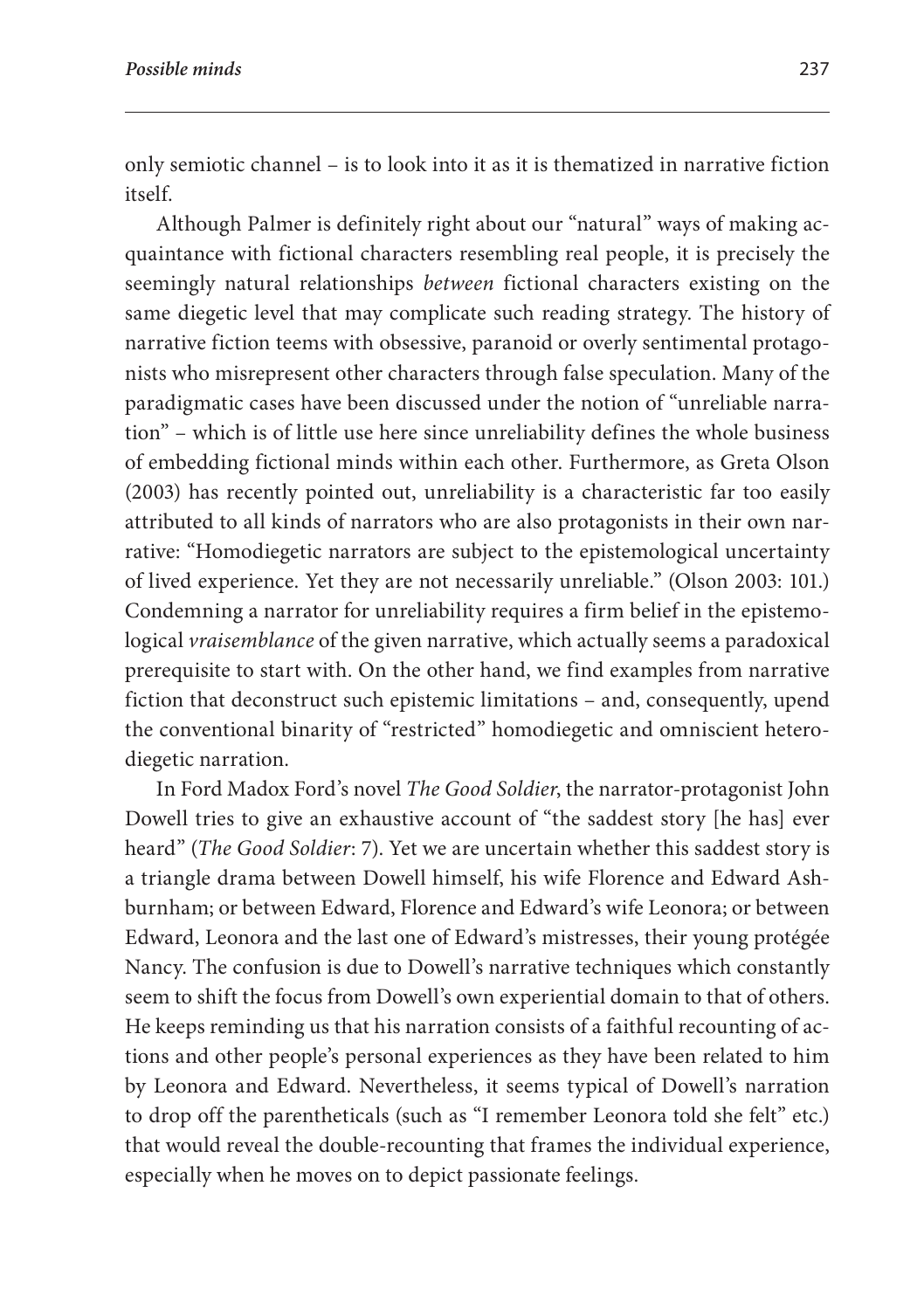- (1) For she [Leonora] discovered that Edward Ashburnham was paying a blackmailer of whom she had never heard something like three hundred pounds a year… **It was a devil of a blow; it was like death**; for she imagined that by that time she had really got to the bottom of her husband's liabilities. (*The Good Soldier*: 65; emphasis added)
- (2) So, you see, he [Edward] would have plenty to gurgle about to a woman [...] with his intense, optimistic belief that the woman he was making love to at the moment was **the one he was destined, at last, to be eternally constant to**… (*The Good Soldier*: 34; emphasis added)
- (3) His marriage with Leonora had been arranged by his parents, and though he always admired her immensely, he had hardly ever pretended to be much more than tender to her, **though he desperately needed her moral support, too**… (*The Good Soldier*: 67; emphasis added)

The emphasized segments in the examples above seem to slide towards free indirect discourse. This is not the Proustian case of FID in homodiegetic narration – displaying the dual experience of both the narrating and the experiencing "I" (cf. Helkkula's article in this volume) – but comes, instead, close to the heteroglossic doubling of voices, conventionally ascribed to the heterodiegetic narrative situation<sup>2</sup>. We could, of course, naturalize Dowell's use of emotionally consonant narration (yet narration with a bitterly ironic undercurrent showing through) within the linguistic framework of free indirect speech. This would, however, be a solution only in individual cases, not with regard to the whole narrative situation and its thematic significance. The opaqueness that Dowell's narration produces between the reader and the assumed fictional reality and its inhabitants is dramatized in those moments when we cannot tell a true recounting of another person's words (possibly in example 1) from Dowell's own generalizations of someone else's frame of mind (possibly in example 3) or even from his own hypotheses and judgments (possibly in example 2).

Dowell's case gets further complicated by passages constructing "third-degree" experientiality, as in the lengthy description of Nancy's emotional tumult

<sup>2</sup> Yet also Genette (1980: 207–208) points out several passages in *Recherche* that show "Proust capable of transgressing the limits of his own narrative 'system'" and adhering to "the omniscience of the classical novelist".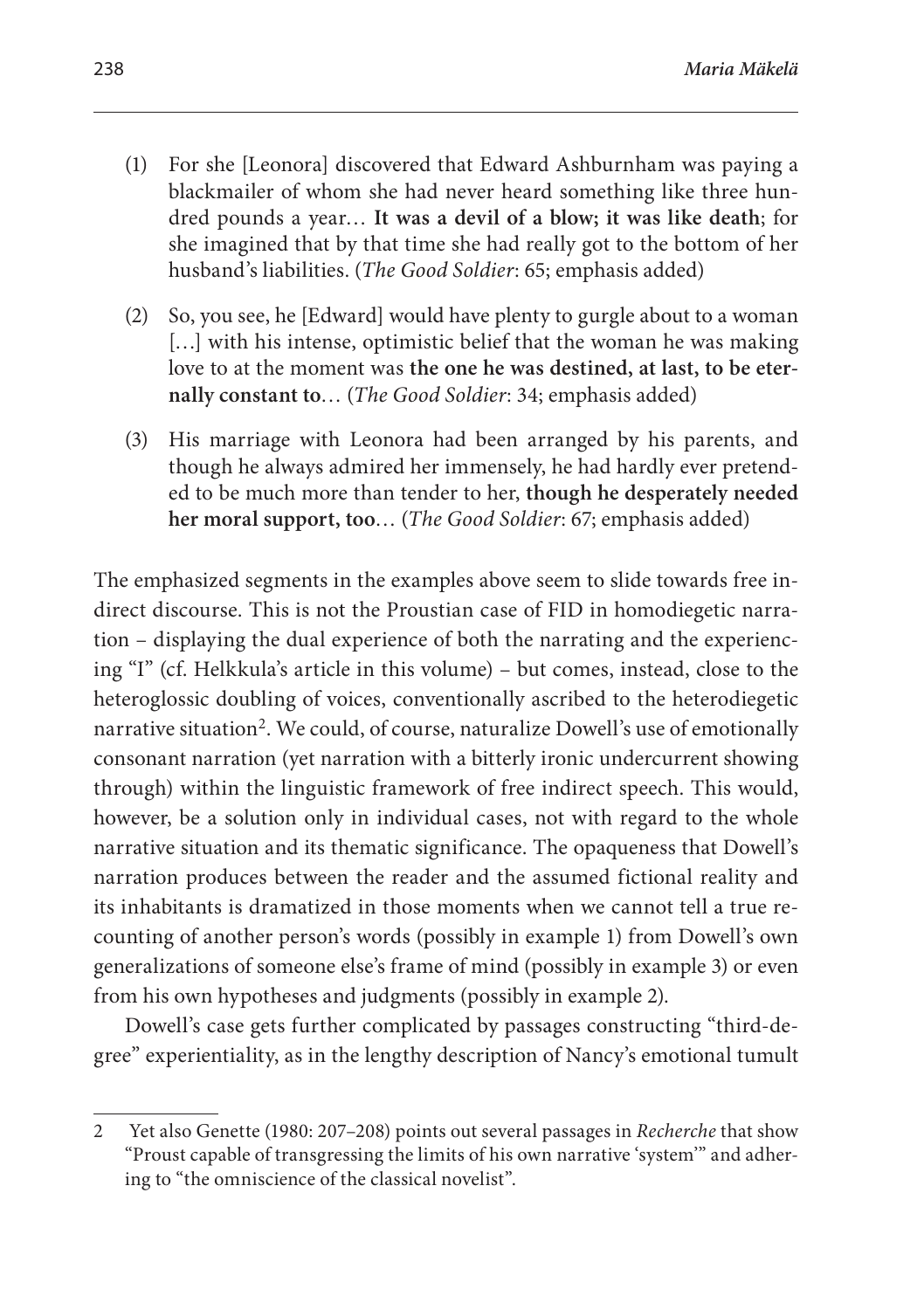at the moment Edward's love dawns on her: the representation of Nancy's consciousness cannot be based on her own verbal rendering of her experiences but must be derived from Leonora's, or, more probably, from Dowell's hypotheses (who was not there to witness any of this). When Dowell describes Nancy's childishly hysterical state, he uses the whole scale of speech categories just as omniscient narration would, from (4) indirect to (5) free indirect and (6) direct discourse.

- (4) She began thinking about love (…) She had a vague recollection that love was said to render a hopeless lover's eyes hopeless (…) she remembered that lovers' existences were said to be punctuated with heavy sighs. (…) she felt like a person who is burning up with an inward flame, dessicating at the soul with thirst (…) (*The Good Soldier*: 256–258)
- (5) Unhappiness; unhappiness; unhappiness was all around her. (…) It must then be right that she should go. Edward was always right in his determinations. (…) Well, she was prepared to tell him that she was ready to witness his amours with another young girl. She would stay there – to comfort Leonora. (…) Leonora, Leonora with her hunger, with her cruelty, had driven Edward to madness. He must be sheltered by his love for her (…) (ibid.: 258–263)
- (6) It seemed to her that for one short moment her spirit could say: "Domine, nunc dimittis… Lord, now lettest thou thy servant depart in peace." (ibid.: 261)

The examples demonstrate how the speech categories are not in any natural way congruent with actual speech or thought acts and, consequently, cannot be defined as direct or indirect in terms of referentiality. However, already the firmly established list of "syntactical markers" reveals the fact that the narratological doxa concerning free indirect discourse is deeply rooted in the speech category approach: we speak of "back-shift of tenses," "retention of deixis" and "conversion of personal pronouns," thus privileging the mimetic utterance, the *enoncé* – as if the process of narration was somehow supplementary. This is what Monika Fludernik (1993: 281–282) calls "the direct discourse fallacy" in speech and thought representation; and it is precisely texts like *The Good Soldier* and overly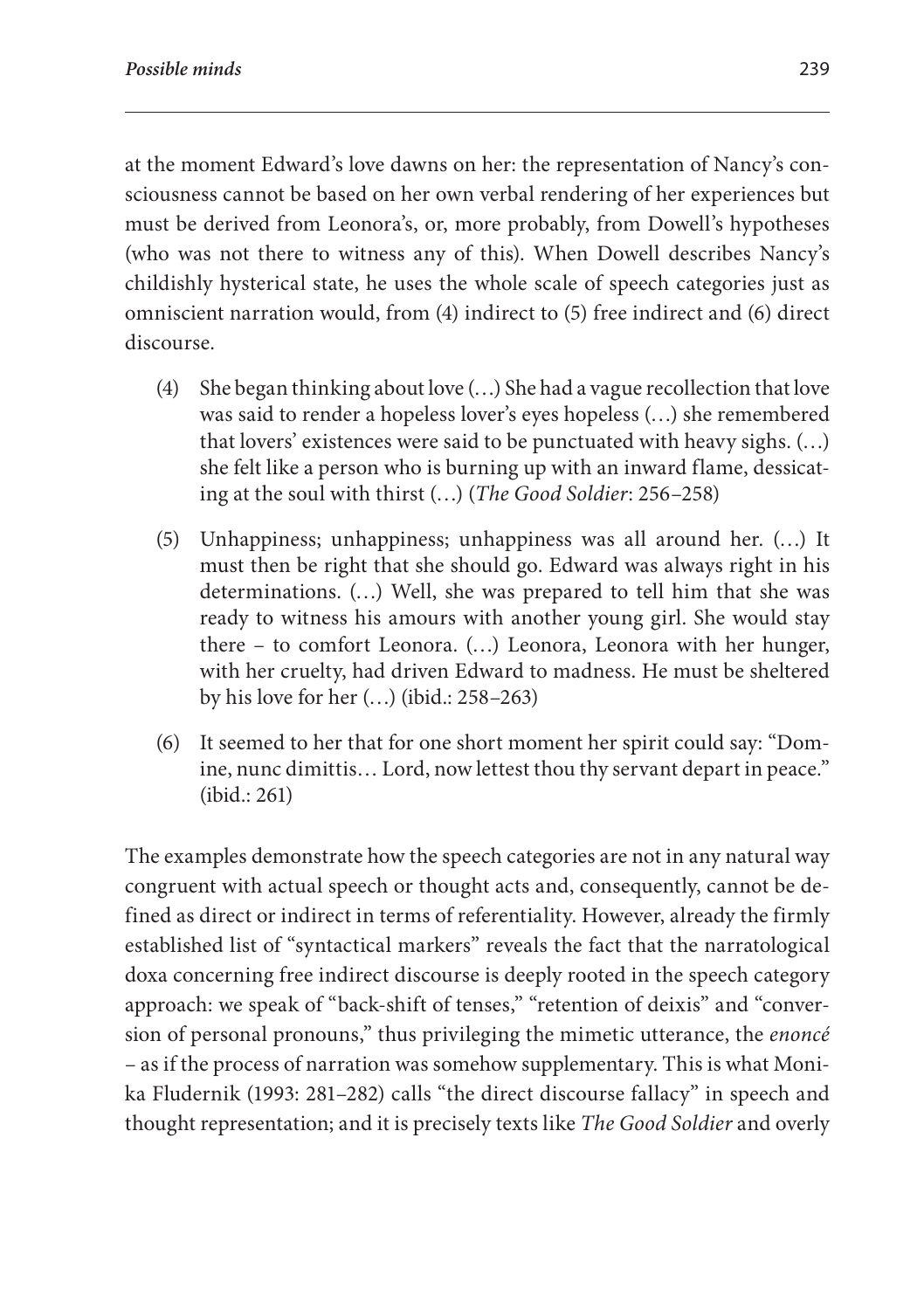narrativizing characters like John Dowell that highlight the ultimate nature of consciousness representation as – should we say – "the direct access fallacy."

Here, Fludernik's *theory of schematic language representation* (1993) comes in useful; namely – and this is, I am aware, a simplifying account of Fludernik's theory – the view that whatever the mode used in representing someone else's discourse, we are always dealing with approximations, not verbatim reproductions. Human cognition operates with prototypical expectations, and in the case of discourse reproduction, it means that both telling and reading adhere to typical schemas of language use. (Fludernik 1993: 398–408, *passim*.) Dowell's apparent reproduction of Nancy's thoughts and emotions is a case of language schematization and typification *par excellence*: he claims to "know that she pictured herself as some personage with a depressed, earnest face and tightly closed lips" (*The Good Soldier*: 259), but the reader, already aware of Dowell's biased relationship to his own story, can tell that it is precisely Dowell himself who relies heavily on the literary-cultural schemas of sentimental desire. This strategy can be seen as culminating in the pathetic prayer (example 6) Dowell claims Nancy's "spirit could say;" as Fludernik's theory has it, also direct discourse representation relies on prototypical (habitual, recurrent, predictable) speech acts, not the "original" utterance (see Fludernik 1993: 409–414). Consequently, Nancy and, more or less, also Edward, Leonora and Florence, end up but as characters within Dowell's own fiction. As Paul B. Armstrong notes in his study on the "Fordian Bewilderment," "Dowell only discovers what he thinks and what his history means by offering his experience to himself in language" (Armstrong 1987: 196). *The Good Soldier* is ultimately not, however, the narrator-protagonist's account of his individualized experiences but a mixture of undifferentiated passions, mostly projected to other subjectivities than Dowell's own.

In Genettean terminology, Dowell's narration suffers from *paralepsis*: he exceeds the epistemic limitations that the logic of narrative sets to him. However, the question is not about simply knowing too much but of entering another *experiential plane*; in terms of Fludernik's "Natural Narratology," we cannot narrativize such descriptions within the cognitive frame of mere telling but must adhere to the frame of experiencing (cf. Fludernik 1996: 43–50). As Fludernik points out, "(…) reflectoral narration, for example in its reliance on the figural psyche as the evoked transmissive medium of the story, structures narration around the *script of experiencing* or *viewing*, rather than *telling* events" (Flud-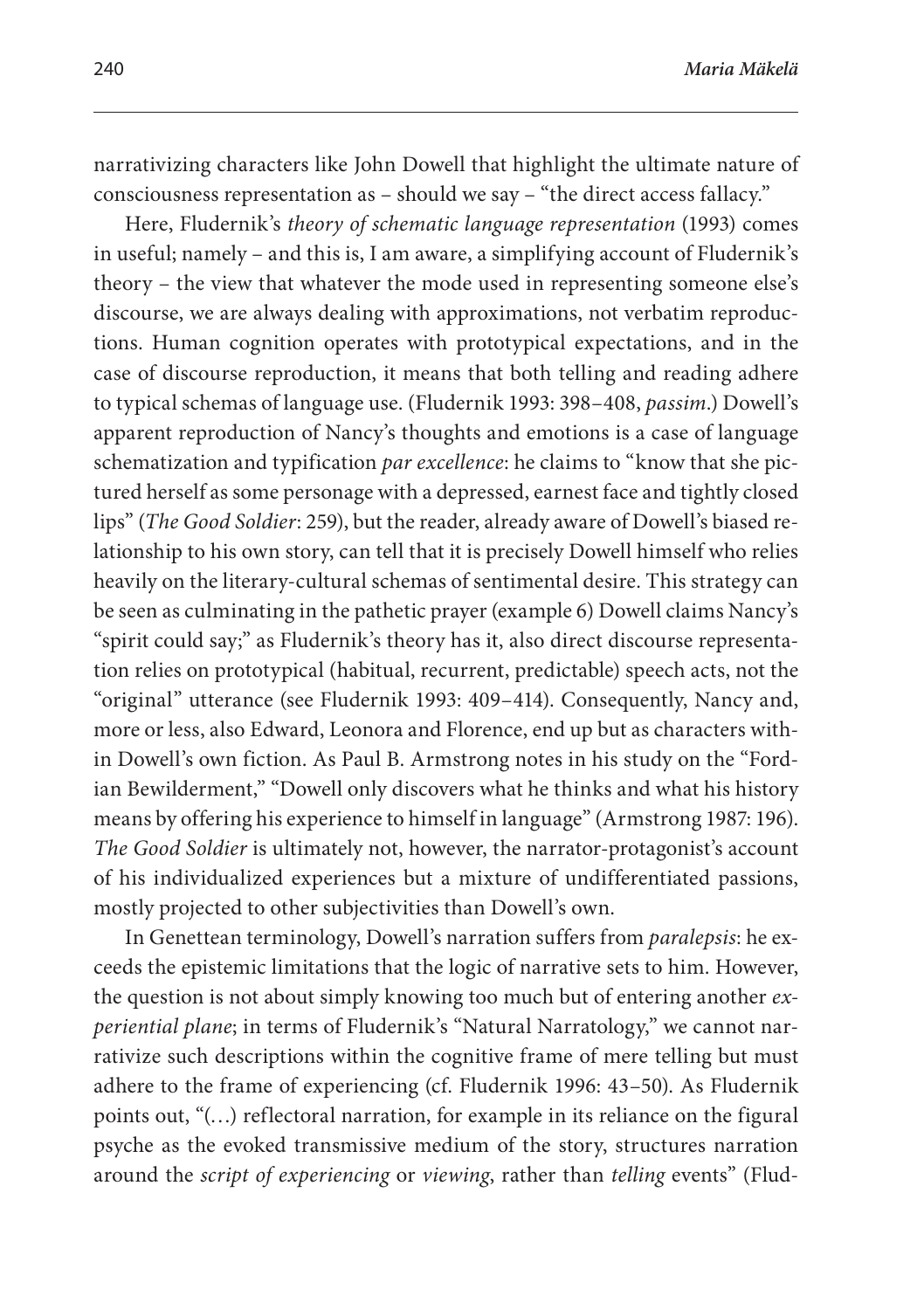ernik 1993, 449). Yet narrative situations like the one described above contrast with Fludernik's initial point – which is to consider real life experientiality and the kind provided by narratives as analogous. For, what Dowell's narration offers us is *fake* experientiality, or *projected* experientiality. Free indirect discourse plays a major part in this process of projection since, by definition, it is a mode of thought representation that avoids parentheticals and thus obscures the source of (mental) discourse. The distancing function of FID is further enhanced by Dowell's recurrent use of literary and artistic frames in constructing the past experiences; as Miriam Bailin demonstrates in her analysis of *The Good Soldier*, Dowell uses the aesthetic form "to control and shape the raw material of experience and neutralize threatening emotions" (1987: 74). FID, in all its freedom, allows Dowell to take part in the drama he was left out of by the time of action ("Unhappiness; unhappiness; unhappiness") and somehow release his own suppressed desires by, especially, projecting them into his wife's lover (see example 2; cf. also Armstrong 1987: 219–220). He transcends the fatal unawareness of his wife's infidelities, but only to end up in deceptive paralepsis – in "knowing too much," both in terms of epistemic limitations and of his own emotional capacity.

Uri Margolin presents the cognitive task that narrative fiction imposes on the reader as follows:

(…) we are operating within the confines of a make-believe world, pretending that narrators and storyworld participants exist independently of the text which actually creates them via semiotic means, and that they are sufficiently human-like so that concepts developed in cognitive science to model the activities of actual human minds are applicable to them, even if only through analogical transfer. (Margolin 2003: 273)

The nature of the fictional universe as a hypothesis, as "make-believe," is much the same as the nature of the other consciousness. In Possible Worlds Theory and in Text World Theory, the whole system of "make-believe" worlds comes in neat Chinese boxes: the first order hypothetical domain forms the "textual actual world;" in the subjective perceptions of fictional characters, this world is (re)shaped into second-order mental representations; and by using their capacity to create non-existent, possible worlds, these fictional minds produce their own fictions, that is, fictions within fiction (cf. Ryan 1991: 22; Gavins 2003: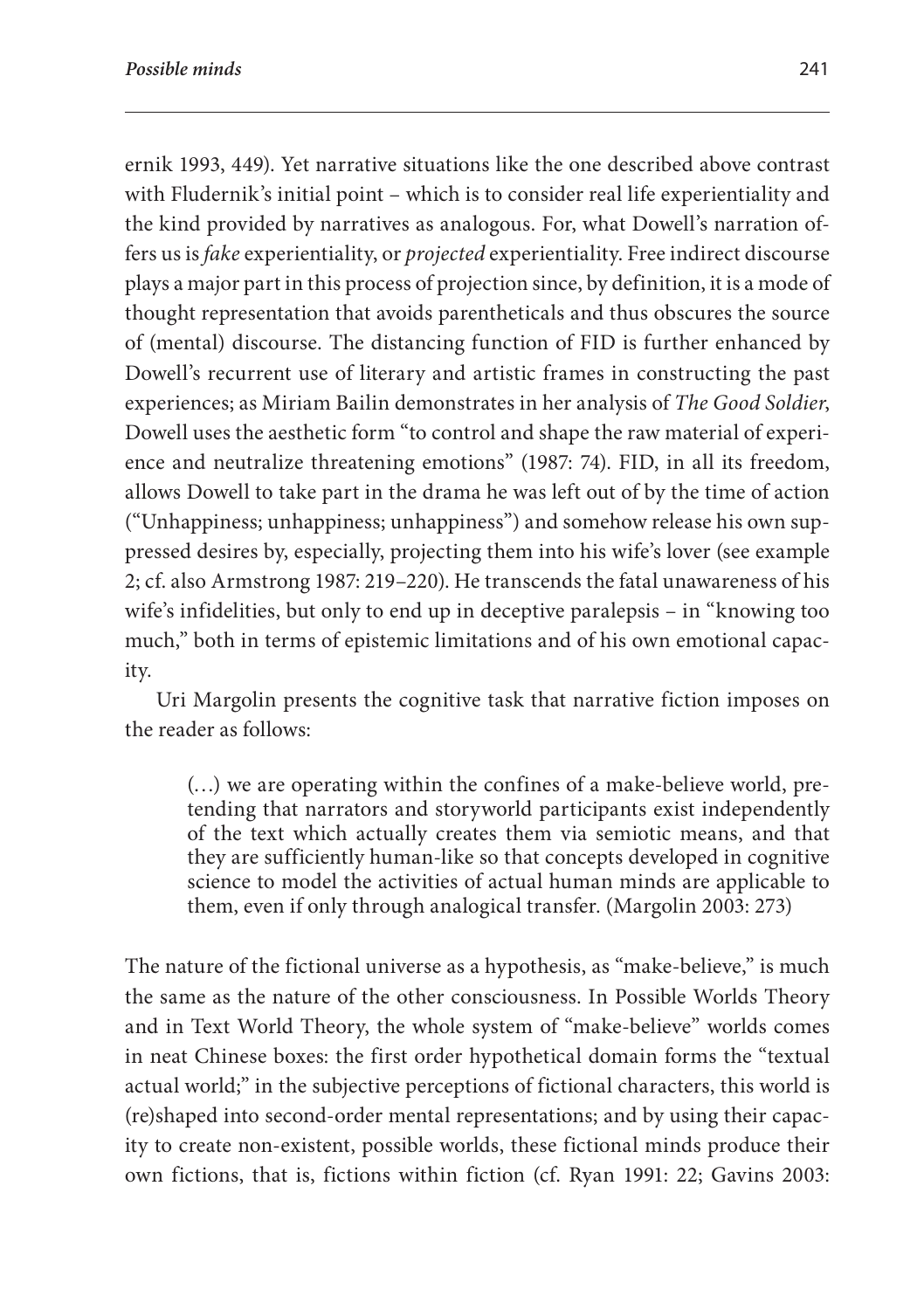130–132). Yet one problem remains: narrative fiction does not readily appear in 3D-modelled patterns, although, since the regime of cognitive narratology, one may be tempted to think it does.

The example of John Dowell demonstrates how we operate with the hypothetical when constructing other people's thoughts and emotions. There is thus nothing unnatural in speculating about other people's mental activities – the unnatural takes over as these hypotheses are verbalized and woven into the thread of fictional representation. If we were to approach the problem from the angle of linguistics, we would adhere to modal logic, the grammatical means to construct the hypothetical such as counterfactuals or the conditional (and this is what Possible Worlds Theory and Text World Theory tend to do). Genette pays attention to this linguistic loophole available to epistemologically restricted homodiegetic narrators: "Since Spitzer, critics have often noted the frequency of those modalizing locutions (*perhaps, undoubtedly, as if, seem, appear*) that allow the narrator to say hypothetically what he could not assert without stepping outside internal focalization" (Genette 1980: 203). However, precisely due to the analogy between fictional world construction and the construction of mental spaces, it is often impossible to separate the modal from the actual. If we once again return to the narration of *The Good Soldier*, we may see that Dowell shares the epistemic uncertainty with his reader.

- (7) **I seemed to perceive** the swift questions chasing each other through the brain that was behind them. **I seemed to hear** the brain ask and the eyes answer with all the simpleness of a woman who (…) (*The Good Soldier*: 40; emphases added)
- (8) **I seem to see** three figures, two of them clasped close in an intense embrace, and one intolerably solitary. It is in black and white, my picture of that judgment, an etching, perhaps, (…) (ibid.: 82; emphasis added)

In some of the rare cases Dowell refers to his own mental representations (example 8), he renders them with at least same amount of uncertainty as the ones he projects into other people's minds (example 7). Example (8) highlights his tendency to escape into aesthetics – into fiction – rather than sort out his true feelings. As Armstrong puts it, Dowell's "surprise and confusion reveal that his "reality" was an interpretive construct, a composition based on hypotheses and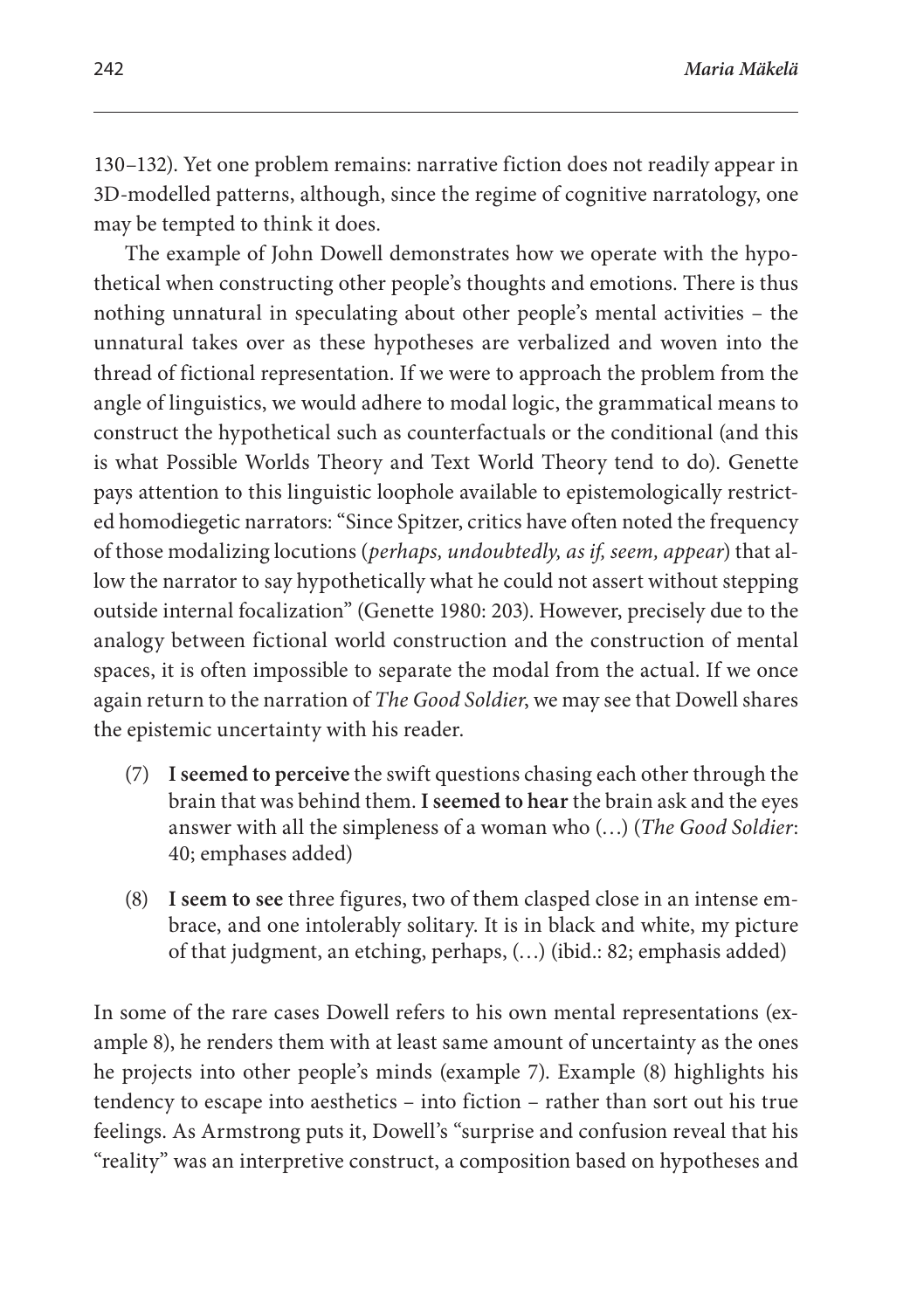presuppositions" (1987: 201) – and if we examine Dowell's strategies for composing the inner realities of other characters, we can be rather convinced that for him the reality never ceases to be "an interpretive construct."

One of the points of modernist fiction is to demonstrate how we are always bound to be left out from the "textual actual world." Sometimes the theme of alienation can be taken further when a character is represented as distancing himself or being distanced from his own consciousness. As already pointed out in the case of the self-denying John Dowell, it is often the construction of one's own experience that seems to call for modality. Richard Ford's short story 'Privacy' provides a striking example of the distancing between the narrating and the experiencing "I." The story begins with a man's recounting of his habitual married life; soon the iterative narration breaks off and turns into an intense singulative representation of the man's nocturnal experience as he watches a woman undress on an opposing window.

(9) I **don't know all that I thought. Undoubtedly** I was aroused. **Undoubtedly** I was thrilled by the secrecy of watching out of the dark. **Undoubtedly** I loved the very illicitness of it, of my wife sleeping nearby and knowing nothing of what I was doing. **It is also possible** I even liked the cold as it surrounded me, as complete as the night itself, may even have felt that the sight of the woman – whom I took to be young and lacking caution or discretion – held me somehow, insulated me and made the world stop and be perfectly expressible as two poles connected by my line of vision. **I am sure now** that all of this had to do with my impending failures. ('Privacy:' 5; emphases added)

The passage is paradoxical through and through since it both constructs and deconstructs the protagonist's experiential frame. The suspiciously vivid description of the intense coldness and secrecy of the moment questions the narrator's insistence on not being sure about his past sensations. When the man, later on, accidentally encounters the woman he has (by now repeatedly) been peeping at, he finds out she is surprisingly old and suspects that the woman finds his attention somehow menacing.

(10) I might suddenly have felt the urge to harm her, and easily could've. But of course that was not my thought. (…) I didn't want her to think my mind contained what it did and also what it did not. (ibid.: 7)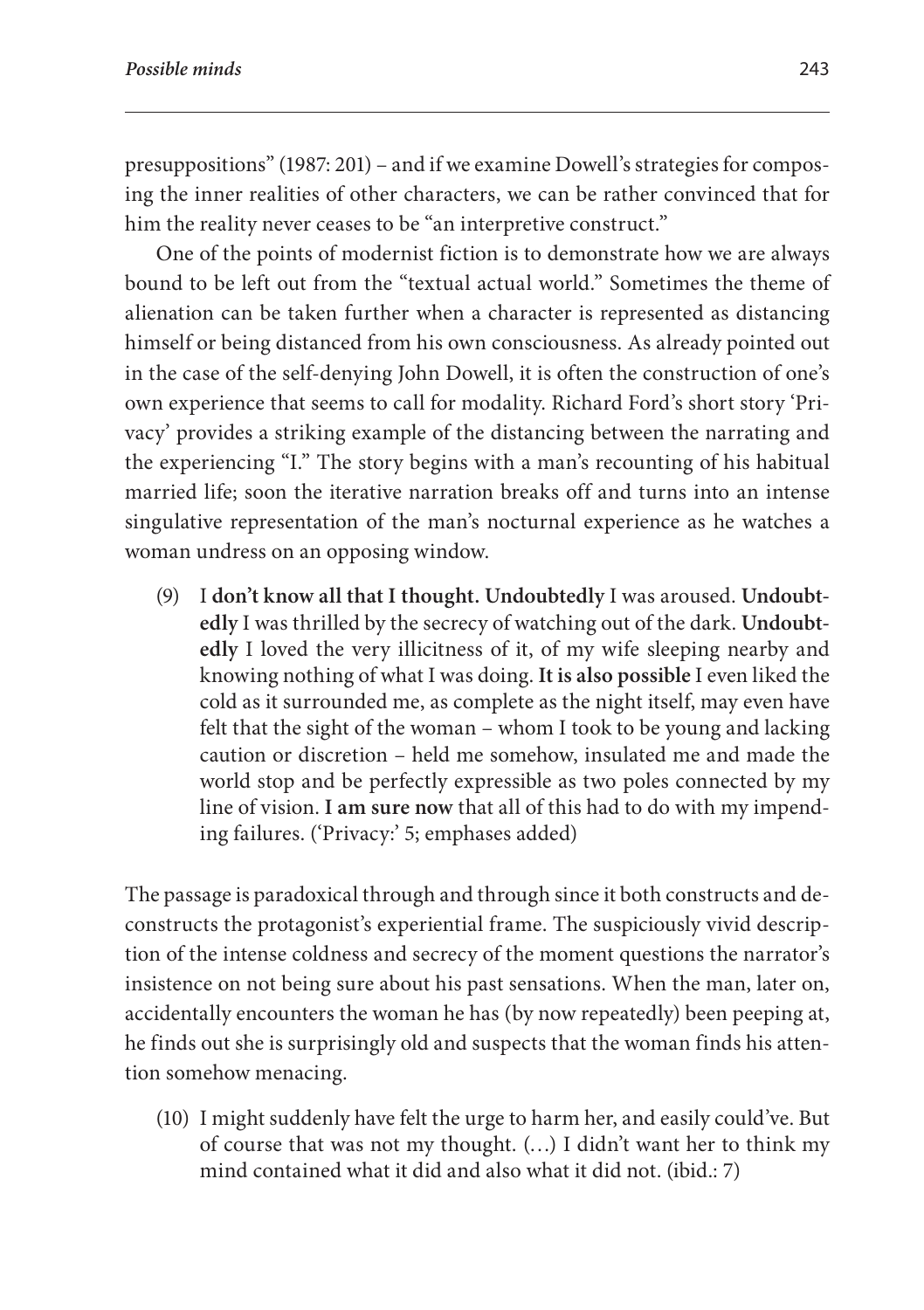The former modality turns, at the end of the story, into a complete negation: instead of representing his former thoughts, the narrator reports what he did *not* think. One possible interpretation is that the narrator-protagonist projects his own violent and abusive obsessions into the woman's unnecessary fear. The sentence "I might suddenly have felt the urge to harm her, and easily could've" is not, by the linguistic definition, exactly free indirect discourse but still it creates an ambivalent dual perspective; the sentence is, in a way, left lingering between the two characters, as a hypothesis not exactly originating from either of their consciousnesses<sup>3</sup>.

Alienating oneself from one's own mind and projecting emotions and experiences into another are, as it seems, cognitive strategies that may exceed the logic of language. Next, we will move on to discuss embedded consciousness representation in heterodiegetic narrative situations to see if the third person reference will open up further possible minds.

### 3 Character as focalizer: Encounters with the third

When reading Emmanuèle Bernheim's novel *Sa femme* (translated into English as *Sa Femme, Or the Other Woman*), the reader is first captivated by the frame of the conventional "adultery story" – and so is the protagonist, Claire: the narration concentrates on Claire's mind as it becomes more and more preoccupied with the secret encounters with her lover and, moreover, with images of his wife and children. In the course of the narrative, however, Claire's mental activity turns out to be based on obsession and fantasy. As her obsession grows worse her fantasies about the man's wife begin to dominate the narration as well.

(11) Does his wife sometimes make him up a lunchbox? In the morning she fills it up with yesterday's leftovers and seals it. She smiles. **It reminds her of the early days of their marriage, when Thomas was still a fore-**

<sup>&</sup>lt;sup>3</sup> Yet one more ambiguity arises and enables us to construct a "triple perspective:" does the sentence reproduce the past sensation of the experiencing I in free indirect discourse or does the possibility of violence cross the narrator-protagonist's mind only at the moment of recounting?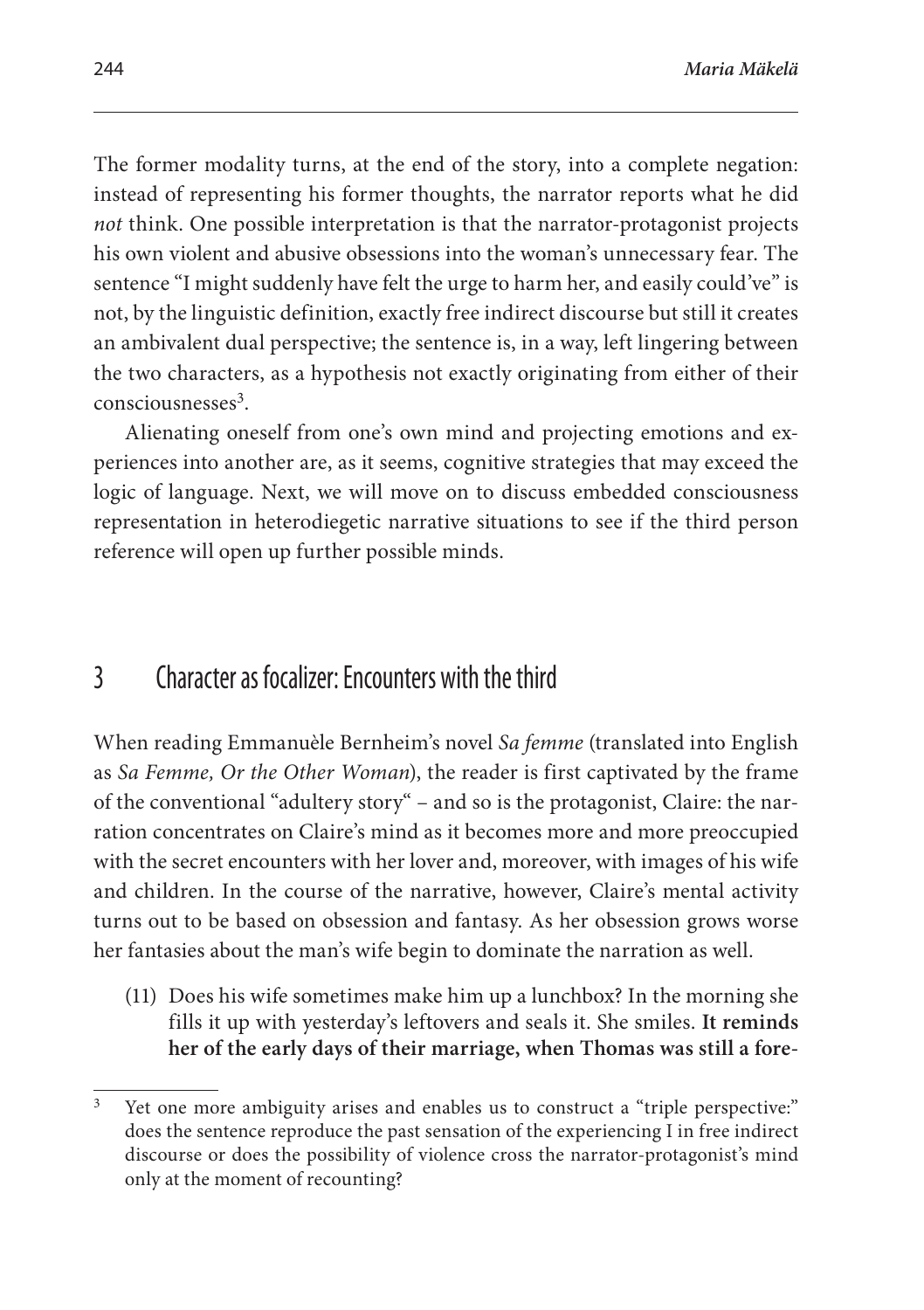**man**. The children look on enviously – they'd like a lunch-box to take to school. **They'd make a wood fire to heat it up, and they wouldn't have to go to the dining hall**. (*Sa Femme, Or the Other Woman*: 49; emphases added)

Sa femme lui prépare-t-elle parfois une gamelle? Le matin, elle la remplit avec le reste du plat de la veille et elle la ferme hermétiquement. Elle sourit. **Cela lui rappelle les premiers temps de leur mariage, quand Thomas était encore chef de chantier**. Les enfants regardent avec envie. Ils aimeraient bien, eux aussi, une gamelle qu'ils emporteraient à l'école. **Ils feraient un feu de bois pour la réchauffer. Et ils n'iraient pas à la cantine**. (*Sa femme*: 51–52; emphases added)

The point at which Claire's own mental representations deviate most from the assumed actual states of the story-world is when Thomas reveals that he has no wife and no children after all, and even after this revelation Claire keeps to her own position as "another woman" and has a hard time letting go of her carefully constructed images of the man's domestic happiness. Finally, it seems that for Claire, the only way to adjust is to transfer the obsession to one of her patients, Monsieur Corey and to *sa femme* – and to fill her mind with images of *their* everyday life.

(12) **She thought about M. Corey**. With a fever like that, his body would heat up the bed so much in the night that his wife would probably throw the big eiderdown aside. (*Sa Femme, Or the Other Woman*: 104; emphasis added)

**Elle pensa à Monsieur Corey**. Avec la fièvre, son corps chaufferait tellement le lit qu'au cours de la nuit, sa femme rejetterait sans doute le gros édredon. (*Sa femme*: 102; emphasis added)

(13) M. Corey would still be very tired, and it would, in all probability, take him ten minutes. Now, he's putting on his fur-lined jacket, knotting his scarf and leaving his flat. He gets into the lift. His wife stops him, she hands him his gloves. He thanks her and kisses her. **What would he do without her**? (*Sa Femme, Or the Other Woman*: 116; emphasis added) Monsieur Corey devait être encore très fatigué, il prévoirait sûrement dix minutes de trajet. Là, il met sa canadienne, noue son écharpe et sort de son appartement. Il entre dans l'ascenceur. Sa femme le rattrape, elle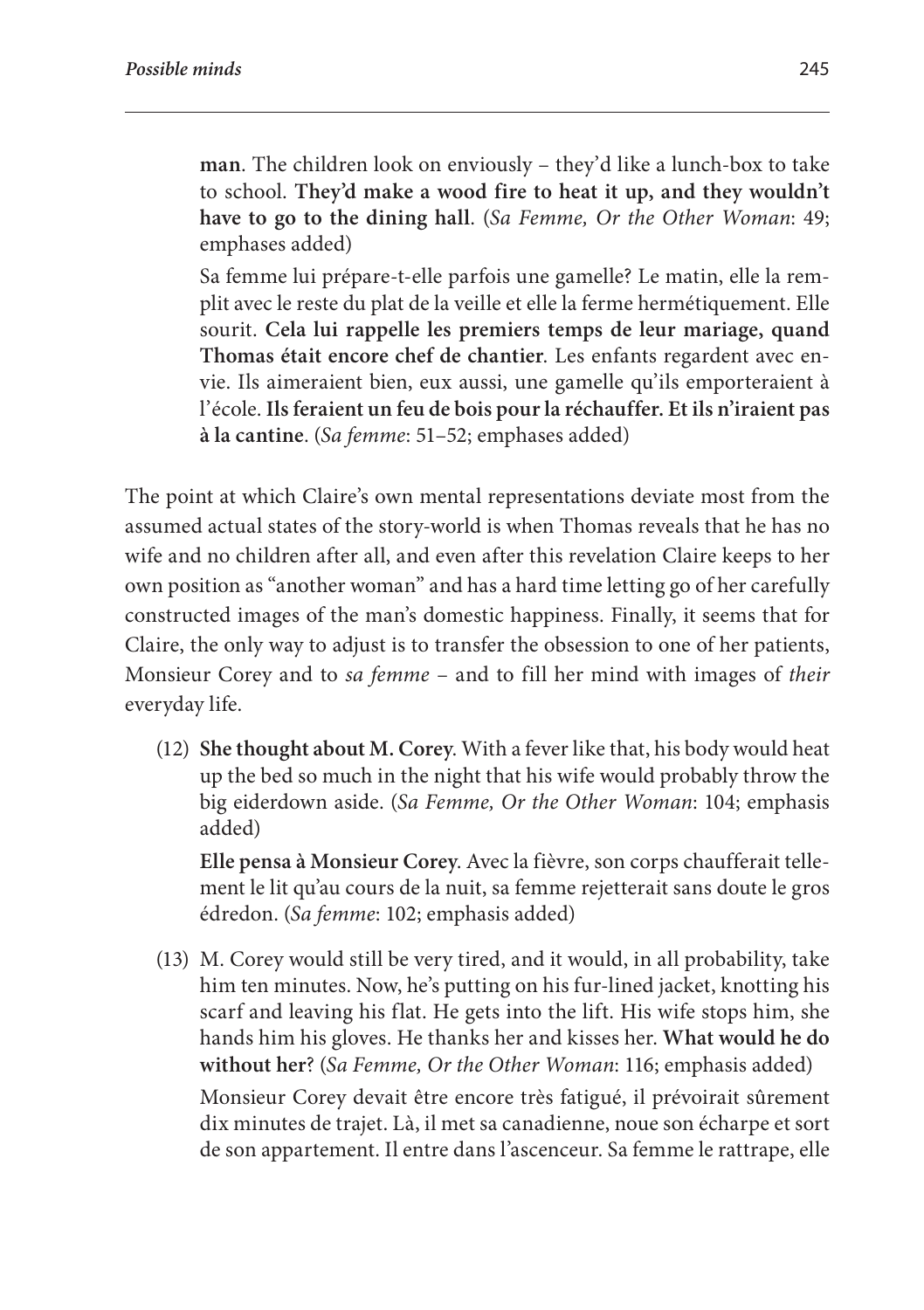lui tend ses gants. Il la remercie et l'embrasse. **Que deviendrait-il sans elle**? (*Sa femme*: 112; emphasis added)

The examples above are a bit misleading since the third person reference to Claire shows only at the beginning of example (12); yet the whole narrative situation is framed by the heterodiegetic mode. As the examples demonstrate, however, Claire is a focalizer in the very sense of the word: what we can infer from the narration is hardly anything but "an individual perspectival projection of part of a shared phenomenal world" (cf. Margolin 2003: 282). It is almost impossible – or at least contrived – to try to distinguish from the narration "any individuated cognitive mental functioning" (cf. Margolin 2003: 278) that would be attributable to a narrative personage other than Claire; there are no markers of privileged, heterodiegetic-extradiegetic knowledge or commentary that would establish a narrative level above Claire's "cognitive mental functioning." The case is further complicated by the fact that, embedded in Claire's focalization, we actually have a kind of second-order system of third-person reference (in example 11, to Thomas's non-existent wife and children; and in example 12, to M. and Mme Corey) – and, moreover, a kind of second-order system of focalization and representation of consciousness.

How does Claire's habit of constructing possible worlds (an idyllic morning in his lover's family, M. Corey leaving his apartment for a medical examination *chez* Claire) differ from John Dowell's tendency to "narrate too much?" In (Fludernik's) terms of naturalizing and narrativizing, in Claire's case, we cannot adhere to the frame of telling – at least not as "naturally" as when reading Dowell's account; as already mentioned above, in Fludernik's model, focalization is evoked by the cognitive frames of experiencing and viewing. Consequently, in a heterodiegetic narrative situation, we must frame the representation(s) of mental spaces with yet another Chinese box. In examples (12) and (13), we are led to Claire's internal focalization through a passage of FID (indicated by the modality of *devait être, chaufferait, rejetterait, prévorait*); in example (11), focalization is evoked by a hypothesis in direct discourse ("Does his wife sometimes make him up a lunchbox?"). After this opening up of a story-internal possible world, we are led to yet others, to the mental worlds of the characters inhabiting this possible world. In examples (11) and (13), Claire goes even so far in her mental representations as to project verbalized thought acts into the minds of Thomas's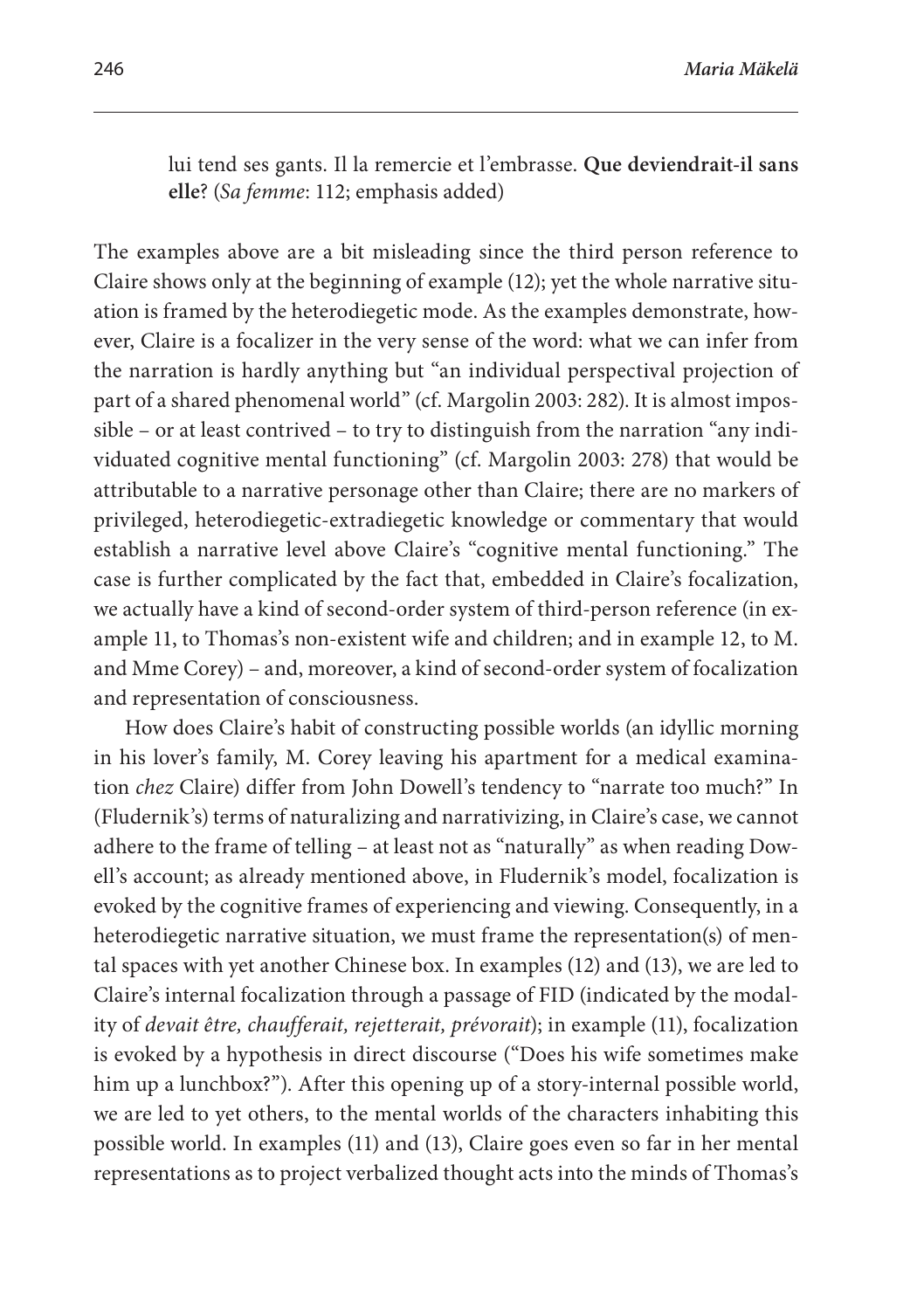children ("They'd make a wood fire to heat it up, and they wouldn't have to go to the dining hall") and M. Corey ("What would he do without her?"). A character processing another character's mental activity into free indirect discourse is something we encountered already in homodiegetic narration; in the heterodiegetic mode, this may result in *double* or *embedded FID*: in example (13), Monsieur Corey's mentally constructed hypothesis ("What would he do without her?") is nested in Claire's mentally constructed hypothesis ("M. Corey would still be very tired, and it would, in all probability, take him ten minutes"). Consequently, what we have is the narration's representation of a mental representation of a mental representation – in other words, a projection of a projection of a projection. Ron comments on this kind of

[p]assages which force MR [Mimetic Reader] to construe utterances as FID embedded or framed within a higher instance of FID. Here the limits of the mimetic powers of language coincide with what can be plausibly rescued from an infinite regress where none of the stations is explicitly noted. (Ron 1981: 35)

If human cognition is able to understand and organize the levels of intentionality – at least to a point – then why does embedded consciousness representation issue a threat to the "Mimetic Language Game?" We already encountered the "limits of the mimetic powers of language" when analyzing Dowell's tendency to drop off parentheticals and represent the multiply recounted or completely imagined versions of other people's experiences as a straightforward rendering of their mental activity. In cases of embedded FID, we are *twice as exposed* to the same confusions concerning the boundaries between the actual and the hypothetical.

The much discussed ambiguity of FID is partly caused by its similarity with "pure" objective narration since it usually lacks the linguistic signs of quotation or embedding; as a narrative technique, it thus creates loopholes for the focalizers to convey their own perspective as if it were an objective report on the actual state of the storyworld (cf. Mäkelä 2003: 64–66). In the recurrent narrative situations of *Sa femme*, Claire's fantasies begin with the indirect report of the narrator sliding towards FID with Claire guessing what the object of her obsession is *peut être, sûrement* or *sans doute* doing. The tense may remain *imparfait*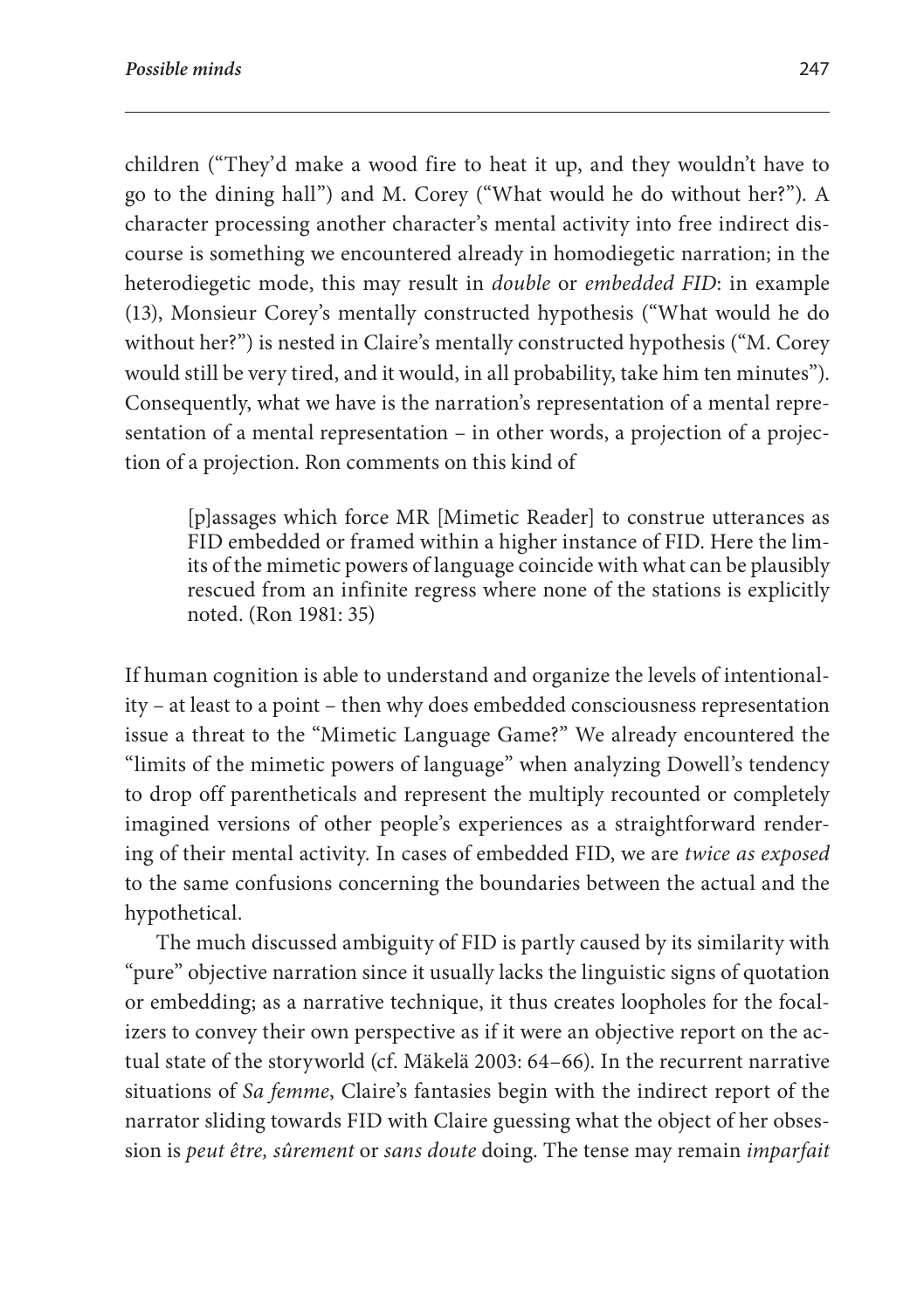or it may just as well shift into *present*, and the hypothesis that has started in the conditional shifts to the indicative form. From these shifts it follows that the subjective fantasy somehow takes over and gains representational authority: the present tense gives a strong illusion of the character's visions as actually perceived. The following example shows how Claire wants her boyfriend to be suspicious and imagines him perceiving some traces of another man.

(14) She went into the bathroom, leaving the door half-open, and listened. (…) He discovers the fruit juices. That surprises him, because Claire never drinks them. Now he sees the bottle of champagne. But Claire doesn't like it – someone must have brought it for her. The fridge door closes again. (…) He has understood. (*Sa Femme, Or the Other Woman*: 36–37)

Elle se rendit dans la salle de bains, laissa la porte entrouverte. Et écouta. (…) Il découvre les jus de fruits. Cela l'étonne car Claire n'en boit jamais. Maintenant, il voit la bouteille de champagne. Pourtant Claire n'aime pas ça. On la lui a sans doute apportée. La porte du frigidaire se referme. (…) Il a compris. (*Sa femme*: 40–41)

It is through minor hints in narration that we recognize a kind of transition from the actual events to Claire's mind and again back to the reality. The only change in the narrative mode is from *passé simple* to *present*; otherwise Michel's visit to the kitchen is represented as if actually perceived by, not Claire because she is in the bathroom, but an omniscient narrator who, furthermore, is able to penetrate into Michel's mind and report his thoughts in FID ("Pourtant Claire n'aime pas ça. On la lui a sans doute apportée"). When the narration returns to the actual situation with the narrator reporting that "Claire emerged from the bathroom" and "Michel didn't ask her any questions" we don't get any information that would actually prove us that Michel "has understood" anything. Ultimately, in the context of the whole novel, we are able to conclude that Claire is a kind of a narrator in her own right and extends her discursive power all the way to other people's inner worlds.4

<sup>&</sup>lt;sup>4</sup> I am indebted to my shrewd commentator Dr. Mikko Keskinen for his clairvoyance in suggesting to me the connection – which, for me, *now* seems obvious – between the character's name "Claire" and her ostensible ability to construct parallel universes: Claire who sees, Claire *voyant*, is deceivingly clairvoyant. If we should continue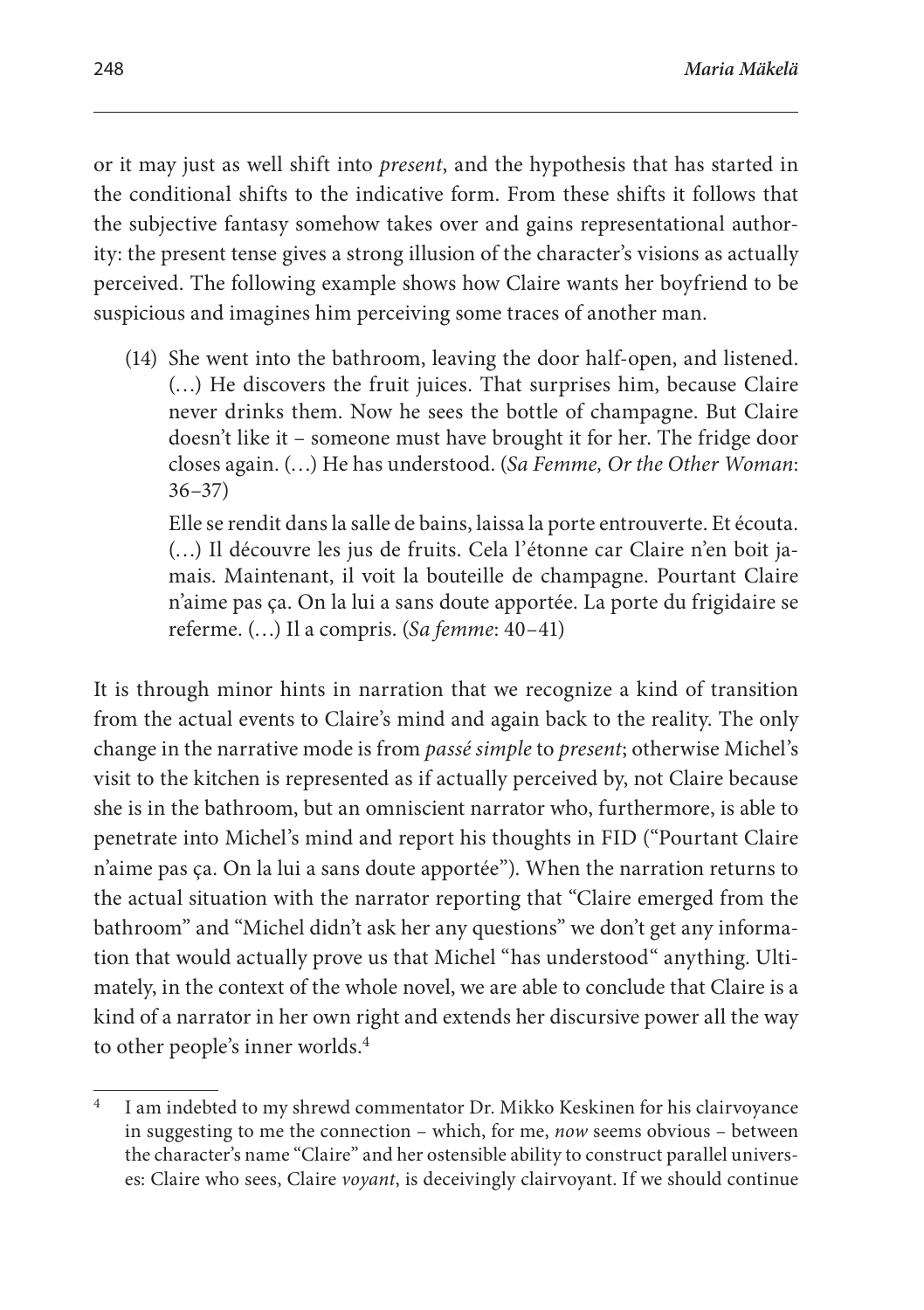The difference between Dowell's and Claire's strategies of projection is that, whereas Dowell operates within the frame of telling, Claire's mental activities as a focalizer must be naturalized within the frame experiencing. Yet these two exemplary cases highlight the fact that some serious overlapping may occur. Dowell is not merely telling his "saddest story" – the true sadness lurks in his sentimental recounting, in the fact that he *experiences* the tragedy of his life only retrospectively. Claire, on the contrary, does not recount her story – and yet her mental representations, when rendered in narrative discourse, create storyworlds. Paradoxically, Claire becomes the focalizer of her own mental representations: if we consider the possible worlds created in Claire's mind as separate from their narrative context, as such they are likely to evoke the frame of viewing as in example (13): "Now, he's putting on his fur-lined jacket, knotting his scarf and leaving his flat. He gets into the lift. His wife stops him, she hands him his gloves. He thanks her and kisses her." In Claire's mind, the cognitive processes of telling, experiencing and viewing are symptomatically entwined, and that is likely to happen in the reader's mind as well.5

In fact, one way to get hold of the story would be to read it as free indirect discourse all through since we never actually seem to exit Claire's experiential field. Consequently, the notion of FID – or the representation of fictional consciousness in general – as *embedded* discourse (see, eg, Ron 1981; Ryan 1991; Palmer 2004: 183–193) becomes problematic: how to construct the outer frame

in the same vein, we could actually reduce all such modalizing expressions as *sans doute*, *probablement* and *sûrement* to one – *clairement*. Clarity is also *le mot juste* in describing the spare style of the novel's narration and its insistency on material details. The wordplay would thus reinforce our interpretation of the narration as being completely filtered through and organized in Claire's consciousness.

<sup>5</sup> Manfred Jahn (2003) draws our attention to the dynamics between the "internal" stories that exist only in the individual mind (dreams, fantasies etc.) and the "external" stories that are intersubjective. According to Jahn, narratives are recycled over and over again in the processes of internalization and externalization as we recount and receive them. The problematic at hand is situated at the very threshold of internalization and externalization: whereas Dowell seeks to cope with his internal anxieties by offering an external account to an imaginary audience, Claire constructs internal representations whose externalization rests on the narratorial voice. Yet the ambiguity between "internal" and "external" not only remains but is *thematized* in these stories as an ambiguity that characterizes all consciousness representation: aren't we all telling stories mostly to ourselves?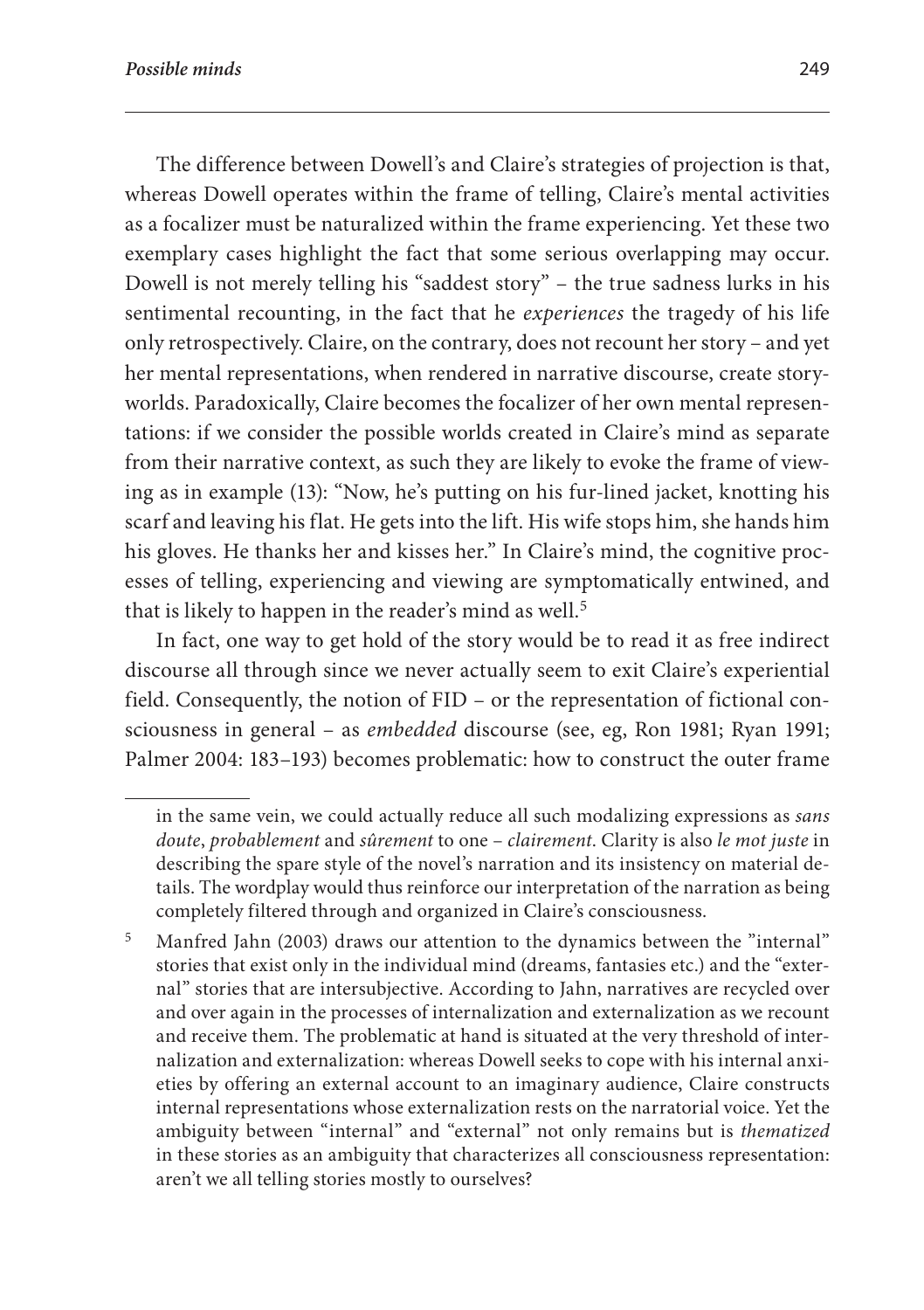that would be free of the character's subjectivity, in which this subjectivity would be neatly nested? Again, in examples (11–14) as in earlier ones from *The Good Soldier*, pure modal logic proves insufficient. As interpreters of the novel – as the ultimate cognitive processors – we are made to reach beyond referentiality and textual markers of discourse attribution and to consider the multiple narrative and experiential levels of the story at the same time. Again, there is no recursive system of representation where the outer frame could falsify the inner frame. The transfer from actual to mental does not inevitably show in the textual surface, and therefore it is the *transitional states* in the creation of narrative domains – representational thresholds of sorts – that are of crucial importance for our reading. The example of *Sa femme* highlights one of the functions of FID as a transitional mode between the textual actual world and embedded mental and hypothetical domains.

To take another example of a "narrativizing focalizer," we may have a look into the mind of the burn-out wife and mother Martha in Fay Weldon's short story 'Weekend.' For Weldon's protagonist, the construction of other minds, especially that of her husband Martin, is based on pathologic insecurity; we are told that Martin "seldom spoke a harsh word, but Martha, after the fashion of wives, could detect his mood from what he did not say rather than what he did" ('Weekend:' 310). Fludernik (1996: 188–191) offers the story as an example of "reflectorized narration," yet *not* as a paradigmatic case with the protagonist as the fixed center of focalization and the source of idiomatic expressions. As Fludernik points out, Martha's mind is constantly penetrated and patronized by the demanding voice of her husband as well as the more general, socio-cultural doxa defining the right kind of motherhood, wifehood and womanhood.

- (15) Martha paid her [the cleaning woman] out of her own wages: well, the running of the house was Martha's concern. If Martha chose to go out to work, as was her perfect right, Martin allowed, even though it wasn't the best thing for the children, but that must be Martha's moral responsibility – Martha must surely pay her domestic stand-in. An evident truth, heard loud and clear and frequent in Martin's mouth and Martha's heart. ('Weekend:' 310)
- (16) People, children, houses, conversations, food, drink, theatres even, now, a career. Martin standing between her and the hostility of the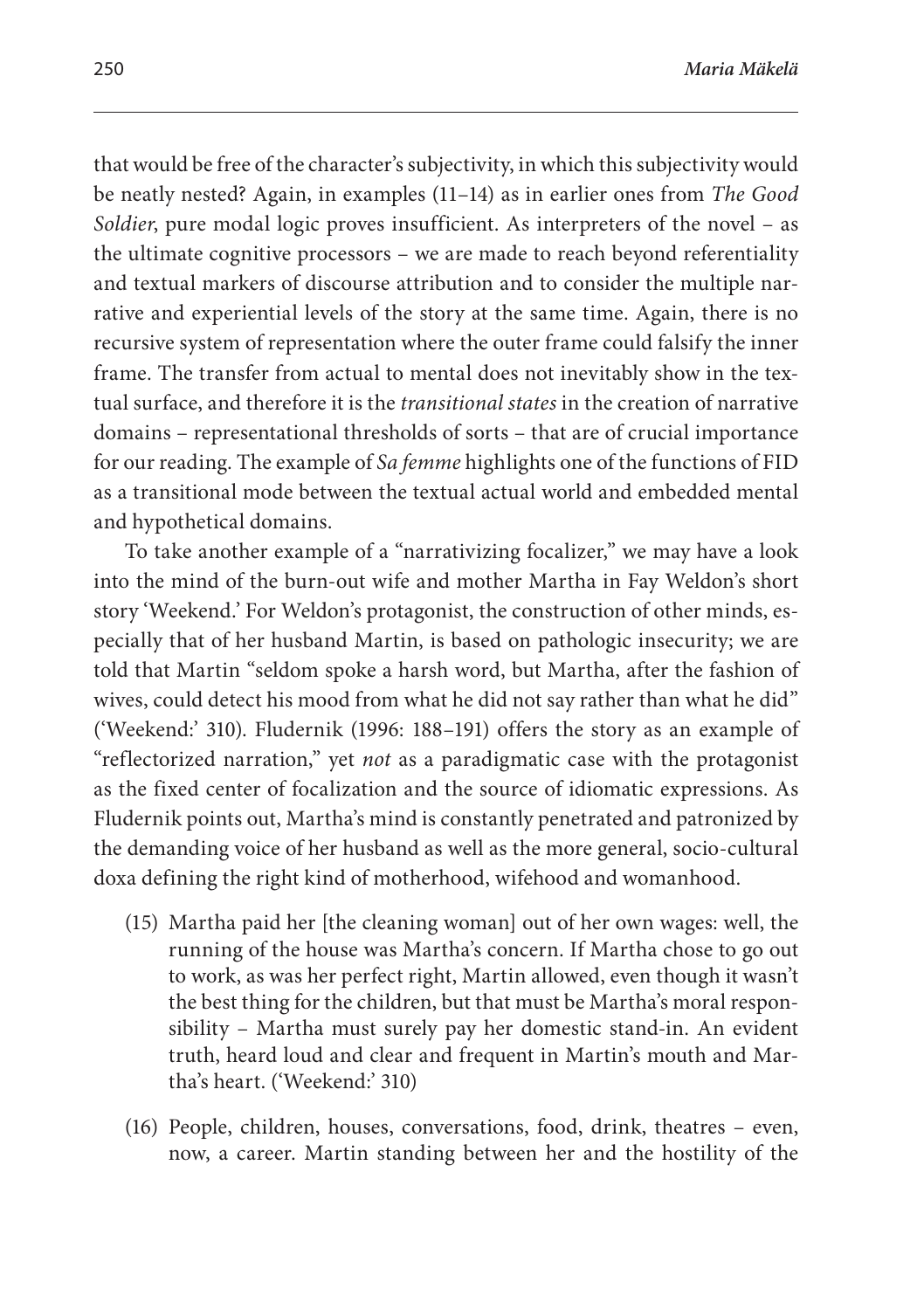world – popular, easy, funny Martin, beckoning the rest of the world into earshot. Ah, she was grateful, the little earnest Martha, with her shy ways and her penchant for passing boring exams – how her life had blossomed out. (ibid.: 311)

Also in this case, the whole story could be interpreted as FID all the way (sliding towards stream of consciousness and occasionally to first-person reference) – but not just as an intermediary discourse or mental domain between the extradiegetic narrator and the diegetic consciousness, but as a constant ambiguity between mental domains *within* the fictional storyworld. However, in spite of the apparent multitude of voices at work in the story, we actually never leave Martha's consciousness – a rather obvious interpretation, yet Fludernik remains reticent on this point. On the one hand, we find Martin's discouraging comments scattered, often in parentheses, among Martha's flow of stressful thoughts: "Martin liked his potatoes carefully peeled. He couldn't bear to find little cores of black in the mouthful. ('Well, it isn't very nice, is it?': Martin)" (ibid.: 321). On the other hand, her mind is penetrated by the self-help type of pep talk and mottos, often rendered in the generic second person, that establish her script for creating a perfect bourgeois bliss: "Gaze into the eyes. Love. It must be love. You married him. *You*. Surely *you* deserve true love?" (ibid.: 313.) As Fludernik rightly states, "[b]y refusing definite attributions of the discourse, the text iconically represents the pervasiveness of societal pressures on Martha" (Fludernik 1996: 191). In other words, the levels of intentionality are again only implied since the narration avoids parentheticals. One of the functions of FID in this story is, obviously, to demonstrate how Martha adopts Martin's views uncritically as part of her own rationalizing ("well, the running of the house was Martha's concern"). Yet one might feel that this – Martha being victimized to other voices – is not the whole story, although the narration rather convincingly demonstrates the discursive power of the patriarchal establishment.

Relatively early in the story, we learn that "Martha's mother had, towards the end, thought that people were plotting against her" ('Weekend:' 311). Towards the end of the story, it becomes more and more obvious that *Martha's* destiny is to follow her *mother's* footsteps (a matrilinear destiny already prefigured in the phonetic form of the protagonist's name). In the narration, Martha's paranoia is rendered through embedded consciousness representation; again, the absence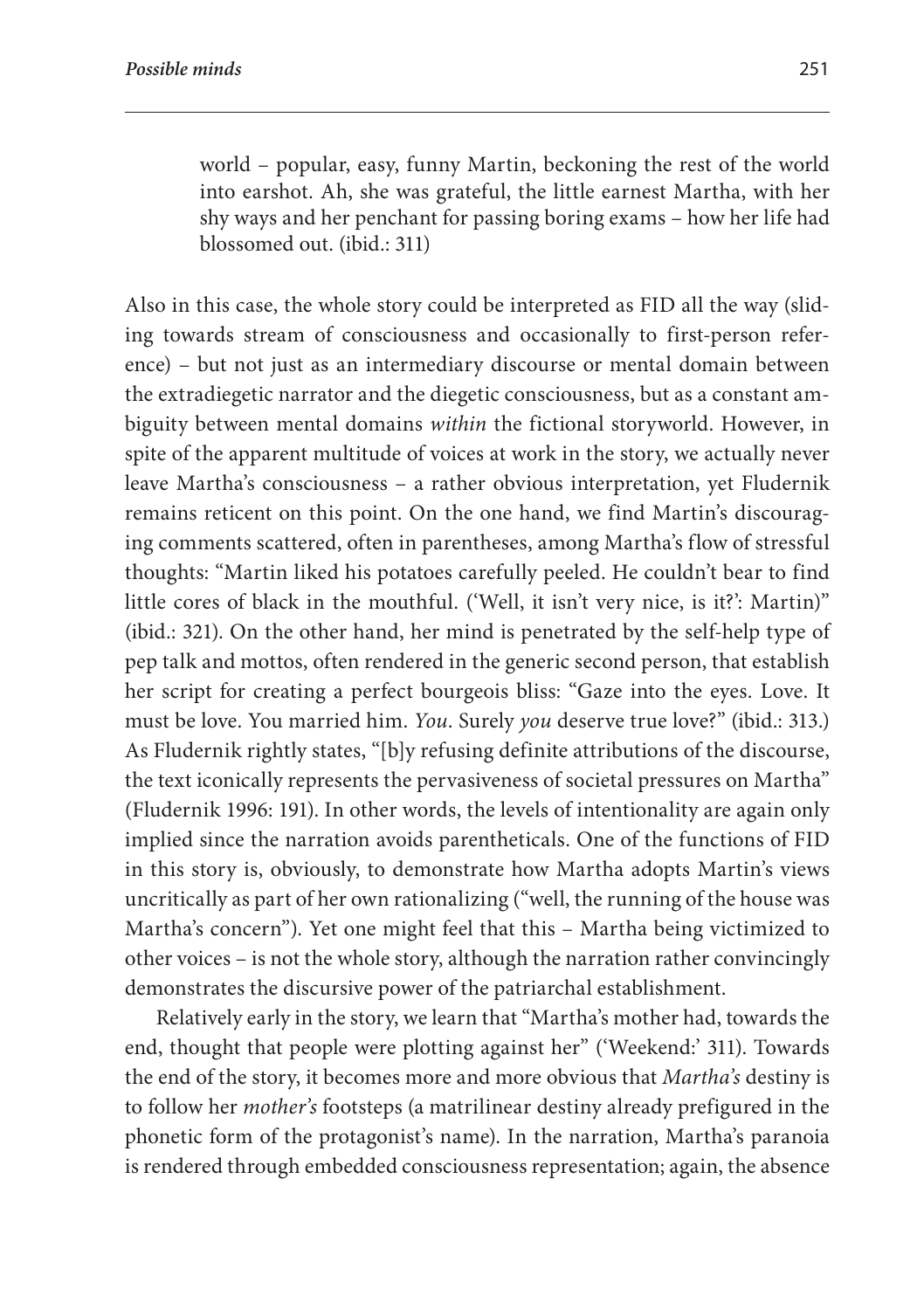of parentheticals enhances the impression that Martha really believes her own hypotheses to be the truth.

- (17) Dishes were boring, Katie implied by her manner, and domesticity was boring, and anyone who bothered with that kind of thing was a fool. Like Martha. (ibid.: 315)
- (18) She is running around in her nightie. Now if that had been Katie but there's something so *practical* about Martha. Reassuring, mind; but the skimpy nightie and the broad rump and the thirty-eight years are all rather embarrassing. Martha can see it in Colin and Katie's eyes. Martin's too. Martha wishes she did not see so much in other people's eyes. Her mother did, too. Dear, dear mother. Did I misjudge you? (ibid.: 316)

The only way to really get inside Martha's consciousness, behind the neurotically cheerful discourse of women's magazines and self-help manuals, is through other minds. The only means for Martha to deal with her fears is to transform them into other people's feelings of disappointment and scorn. Some of the FID passages render Martha's projected subjectivity as a multiply framed perception or judgment, revealing the kind of mental states she would be unable to verbalize directly, with herself as the subject.

(19) The children noticed nothing: it was just funny lively laughing Daddy being witty about Mummy's car. Mummy, done for drunken driving. Mummy, with the roots of melancholy somewhere deep beneath the bustling, busy, everyday self. (ibid.: 311)

Here, Martha first constructs the experience of her children (of ignoring the sharp edge in Martin's comments to Martha), but then continues to use their experiential and discursive frame – by referring to herself as "Mummy" – to approach her own "melancholy" – a state of affairs that definitely passes the rest of the family without a notice.

One of the narrative tricks of the story lies in the alteration between iterative and singulative recounting of the "typical weekend" of Martha and Martin's family and furthermore, of Martin's critical remarks. Something Martin has perhaps once casually uttered is amplified in Martha's mind as she tries to pen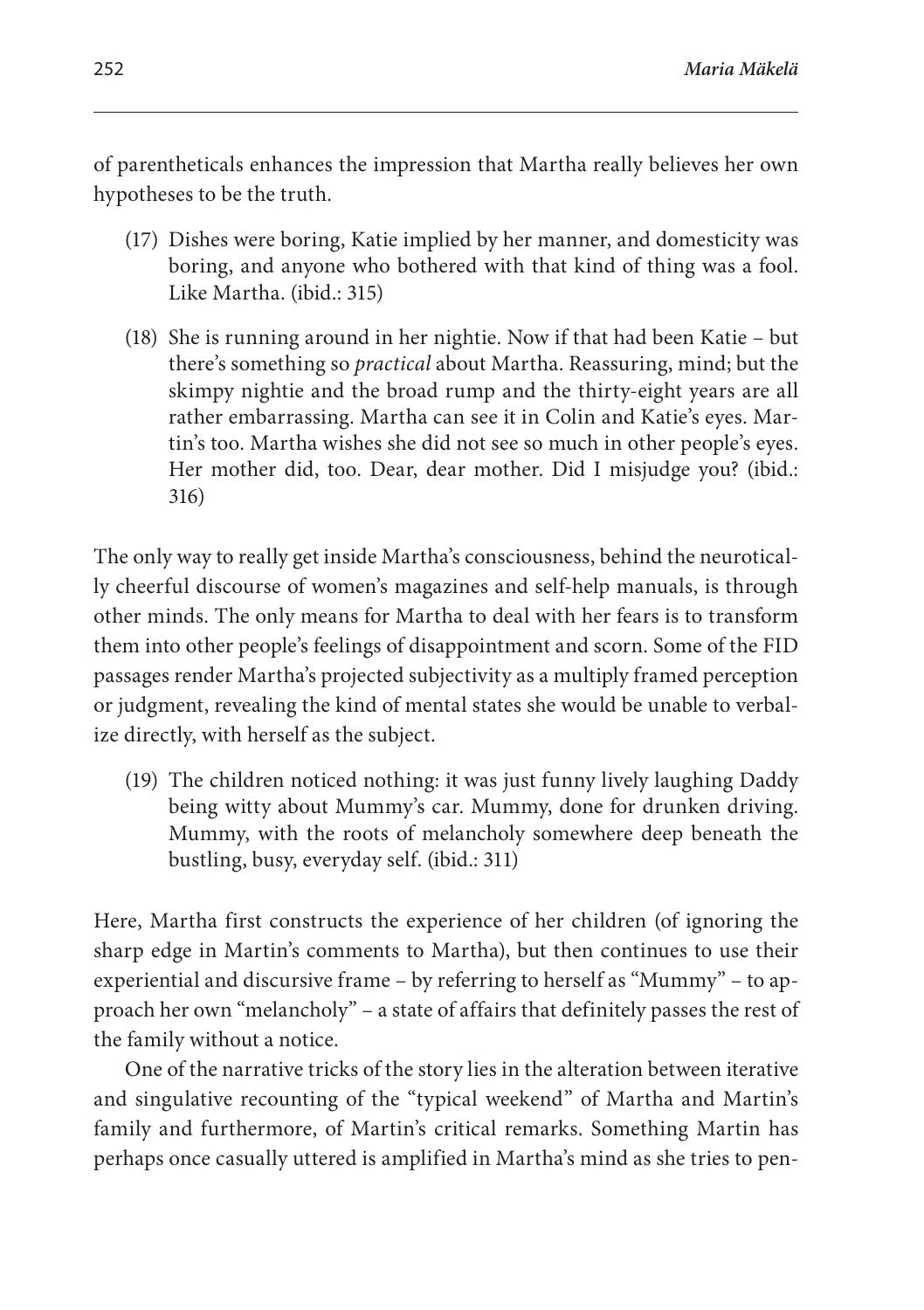etrate her husband's mind in order to better please him. Consequently, Martin's utterances, rendered in direct discourse, cease to be direct in any respect other than linguistic; none of the speech and thought of other characters exist independently of Martha's consciousness, and therefore they must be interpreted as subordinate to her mental functioning. Iterative representation of a character's consciousness (of one's *habitual* thoughts, feelings, opinions) is usually seen as a pronouncedly narratorial function since it requires temporal distancing (cf. Fludernik 1996: 184); in 'Weekend,' Martha is able to use such narrative authority due to her ambivalent temporal status: at times, she is the focalizer of one single event (a weekend at their cottage with their friends Colin and Katie) – and at times, the narration seems to depict her habitual experience of the exhausting family weekends. The story ends in Martha's hysterical breakdown as her daughter starts her first period – definitely a singulative episode. The piling up of pressure and its discharging into tears is accompanied by the story's temporal structure; this kind of temporality is not straightforwardly related to "natural" experientiality of "catching a moment" – rather, the multi-level structure enables the narrative to represent both the cause and the effect of Martha's mental functioning at the same time.

There is no getting round the fact that Martin casts the shadows of his "disguised marital tyranny" (Fludernik 1996: 190) and "patriarchal values inimical to female self-realization" (ibid.: 191) over his wife. But then again, if we – instead of catching the easy bait – should foreground the "second-order representation" at work in Martha's consciousness, there would also seem to be a "second-order feminist interpretation" available. All in all, Martha's construction of the family weekend – as it seems, both the material and the mental side of it – relies on the discursive schemas surrounding the myth of modern happiness rather than real time experientiality. Consequently, the high and contradictory expectations Martha thinks people have of her are her expectations of expectations (embedded expectations?). She uses the schematic language representation (cf. above the discussion on Fludernik's theory) in creating *predictable* representations of herself and imagining them to issue from the minds of others (cf. example 19 using the schema of the "aging woman") – and, furthermore, turns Martin's singular speech acts as universals through schematization and typification. Yet one cultural schema (one that has caused fervent reactions within feminist theory for decades) remains beyond the reach of Martha herself, one that is, however,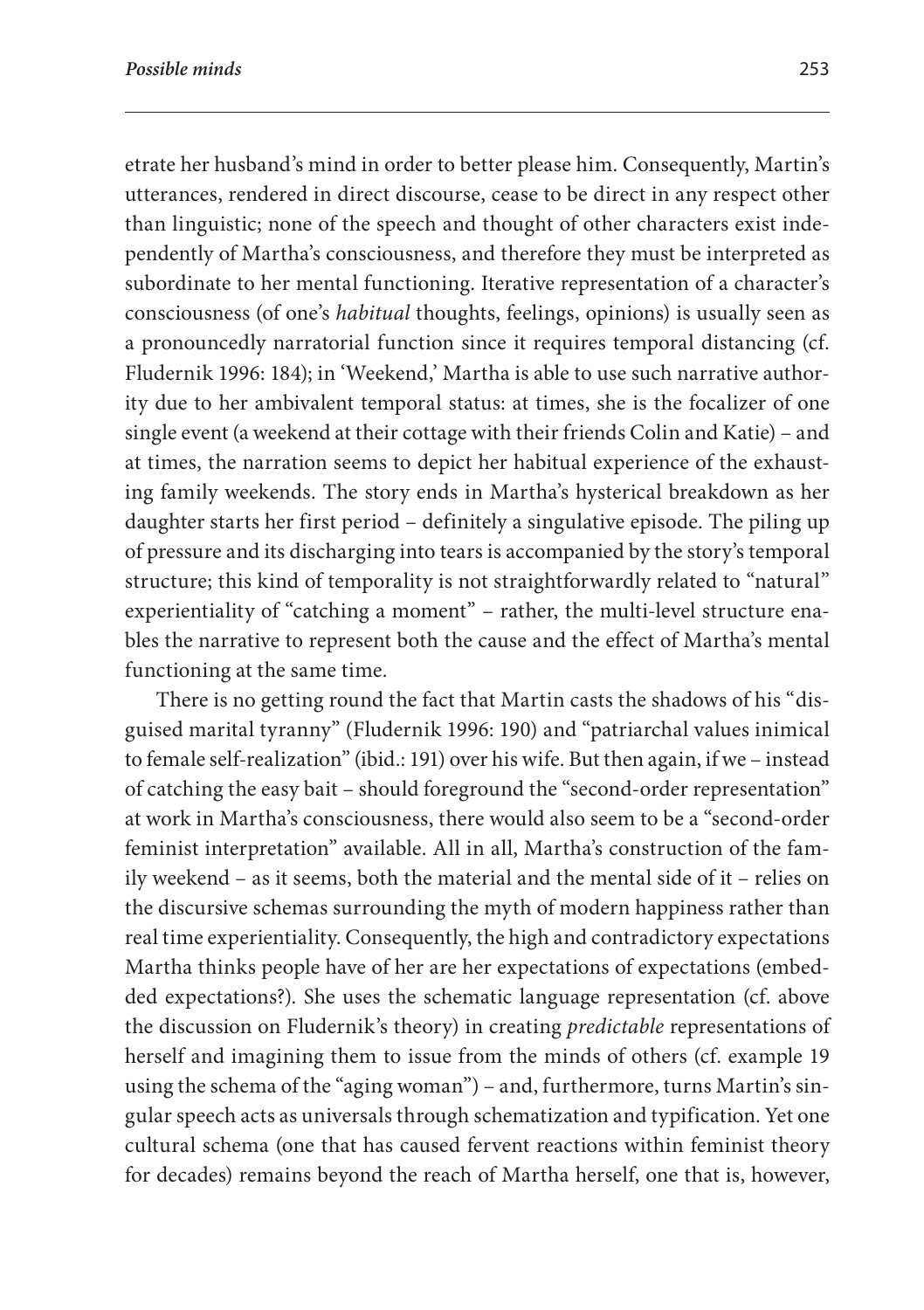likely to be activated both among the members of Martha's family and in the mind of the Weldon reader: that of the madwoman.

Both in Bernheim's novel and in Weldon's short story, the third-person reference to the protagonist serves not so much to construct a narratorial presence as to highlight *distancing* and *projecting* as the main cognitive strategies of the protagonists. In fact, when we read seemingly indirect reporting of Claire's obsessive focalization ("Elle pensa à Monsieur Corey") – or, moreover, look at the way Martha is referred to in the third person ("the little earnest Martha"; "Mummy, done for drunken driving"), we can actually imagine the protagonists *themselves* using these narrative techniques that usually indicate indirectness brought on by the mediating narrative agent. As Ron (1981: 35) notes in his discussion of FID, markers of indirect representation such as verbs referring to mental functioning (*think, feel, remember*) may just as well belong to the character's own discourse and thus point to her self-awareness in regard to her own cognitive processes. In a sense, Claire is the "other woman" also in relation and in reference to herself since she foregrounds the experience of Thomas's wife, whereas Martha is not even able to see herself as an independent individual and thus fails to construct herself as a full subject. Paradoxically, the minds of Claire and Martha come close both to the homodiegetic and to the heterodiegetic narratorial status: homodiegetic in their dominance (resulting in the lack of extradiegetic manoeuvring) and heterodiegetic in their ostensible omniscience in recounting other people's views and experiences.

#### 4 The diegetic consciousness, mind-doubles, and the art of embedding

It is an entrenched desire of the reading mind to project other minds onto the narrative; as Margolin puts it,

even if the story is behavioristic in its manner of portrayal and provides no information about the cognitive functioning of storyworld participants, readers need to formulate hypotheses about the minds of agents and ascribe to them mental functioning in order to make sense of their doings in terms of human actions and interactions. (…) Not only the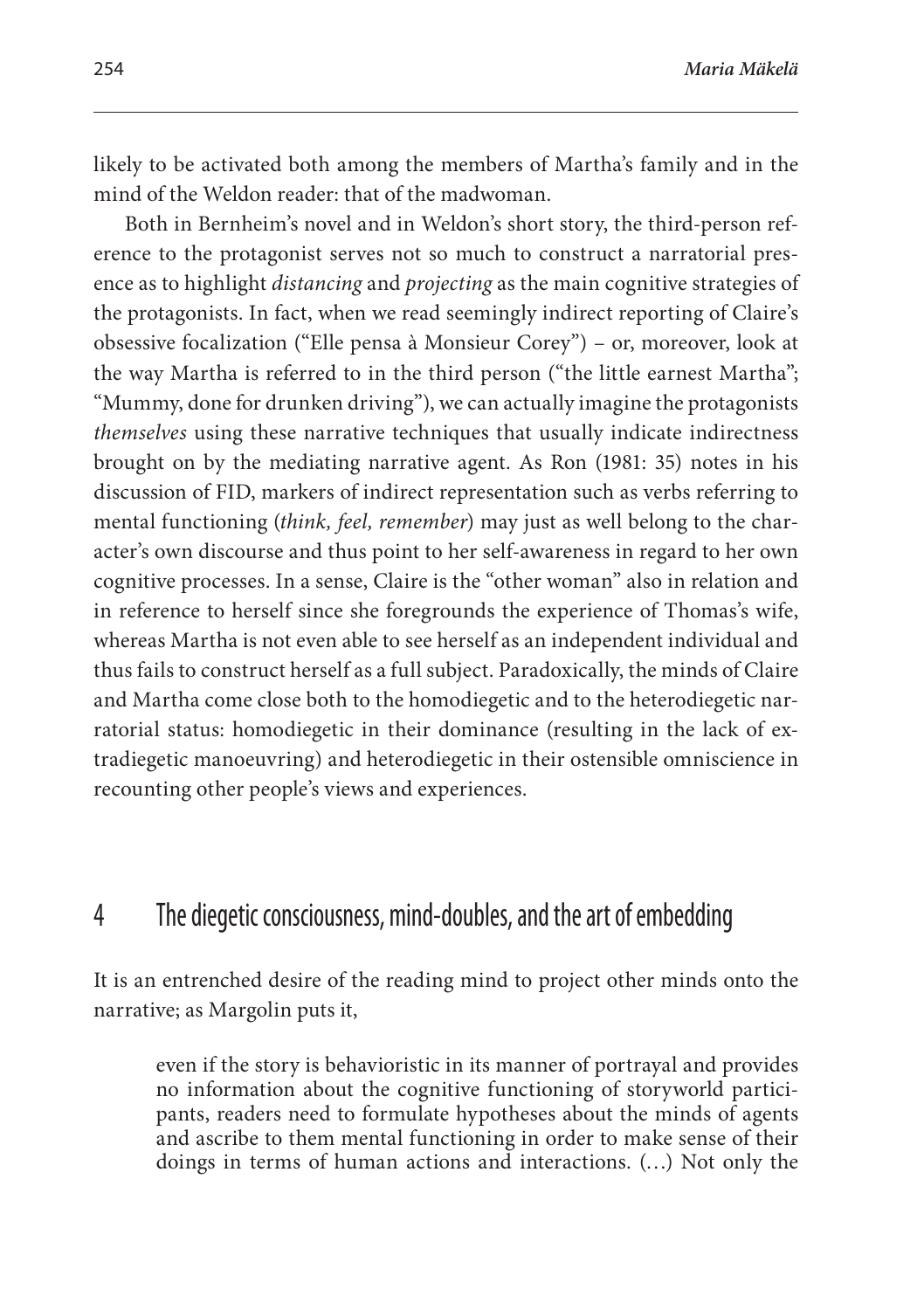working of the individual mind in isolation, but also its working as influenced by its internal image of the working of other minds appear to be necessary to make human sense of a narrative. (Margolin 2003: 284)

Consequently, Claire's twisted mental functioning may not be that twisted after all. To be honest, when we first read about Thomas having a family, didn't our minds start ticking, trying to construct the non-existent wife and kids – by asking appropriate (rhetorical) questions such as "what would his wife think if she knew…?" Claire's hypotheses stand in parallel to the reader's process of fictional (mental) world construction also in a deeper ontological sense since the little information Thomas gives her in the first place is nothing but pure *fiction*. Yet the interpretive question remains, with Claire and, more or less, with the other protagonists we have discussed, whether they are conscious fiction makers, know-alls who are after the "truth," or merely delusive. In *Sa Femme*, there is one striking passage that compels us to ponder whether Claire is, in fact, consciously trying to fit her reality into the cultural schemas of adultery and the "other woman."

(20) She wondered if Thomas talked about her: 'I have a mistress.' She nearly burst out laughing. She repeated the words 'a mistress' several times, beneath her breath. A couple seated opposite her looked at her, so she stopped. But for the rest of the journey she couldn't help smiling. (*Sa Femme, Or the Other Woman*: 80–81)

Elle se demanda soudain si Thomas parlait d'elle. "J'ai une maîtresse." Elle faillit éclater de rire. Elle répéta plusieurs fois "maîtresse" à mivoix. Un couple assis en face d'elle la regardait, alors elle se tut. Mais pendant tout le reste du trajet, elle ne put s'empêcher de sourire. (*Sa femme*: 82)

Thomas's hypothetical speech act echoes Emma Bovary's famous silent exclamation "J'ai un amant!"; characteristically, Emma's illusion of the sublime is turned into Claire's twisted habit of experiencing feelings by projecting them into other people's emotions, in this case into Thomas's thrill of having a *maîtresse*. Does Claire experience herself as a truly Emma-like heroine in the middle of an exciting drama? Or is she victimized by those frames like Flaubert's Emma? Or is it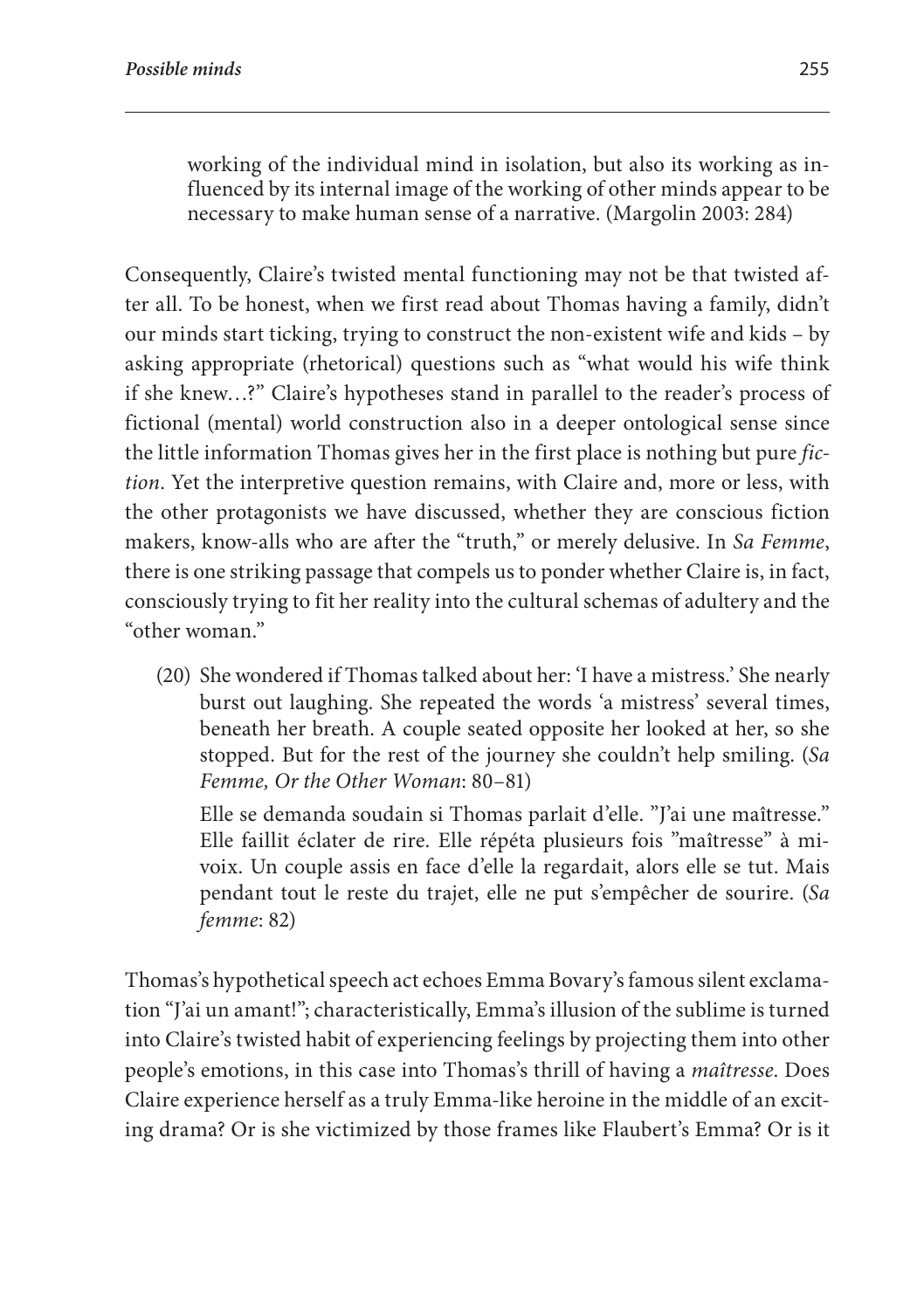just the reader who draws the parallels? Ultimately, it depends on our interpretation how many passages we may find from represented worlds to others.

Ford's Dowell and Bernheim's Claire share the tendency to over-organize their experience, and in all their self-sufficiency, their mental representations, as such, come very close to resembling narrative fiction. However, just as some fictions are more skillful and innovative than others, Dowell's constructions show much more artistic ambition than Claire's idyllic visions of her lover's domestic happiness. When exploring this type of narrativizing characters, we can imagine a scale ranging from highly sophisticated narrators or focalizers who are masters of fabulation just as their flesh-and-blood authors (Nabokov's Humbert, Mann's Aschenbach, Ford's Dowell) to the more brutally twisted minds of Claire and Martha. Artistic or less so, these characters are there to play the "Mimetic Language Game" *on us*. Fludernik defines realism in terms of narratology as "a mimetic representation of individual experience that cognitively and epistemically relies on real-world knowledge" (Fludernik 1996: 38); instead of being mimetic in this way, these minds are *diegetic* in their eagerness to press their own version of the fictional world upon the reader. This is not, by any means, striking when we consider characters who are narrators of their own story; it is when focalizing characters in heterodiegetic narrative situations "use" narrative techniques for the benefit of their own perspective that we may especially need to readjust our reading strategies – as well as our narratological categories, for that matter. Furthermore, through verbalization and narrative organization, the narrator, and again, more remarkably, the *focalizer* can be regarded as narrating their *own* minds. As Margolin (2003: 281) notes, "[i]t is only in the narrated domain that the full range of human cognitive activities can be portrayed or represented."

Thematically, constructing other people's thoughts and emotions and narrativizing them may, in many cases, be linked to emotional defense and selfdeception on the part of the protagonist. In all the exemplary stories discussed above, none of the protagonists seem exactly to be "there:" Dowell settling for a role of a mere bystander in a story where he actually is the bitterly deceived one; Ford's Peeping Tom recounting what he *did not* think or feel; Claire constructing herself as the *maîtresse*; and Martha reflecting her own image as the "little earnest Martha" or practical but asexual housekeeper in other people's eyes. As Margolin (2003: 287) points out, fiction often provides us with repre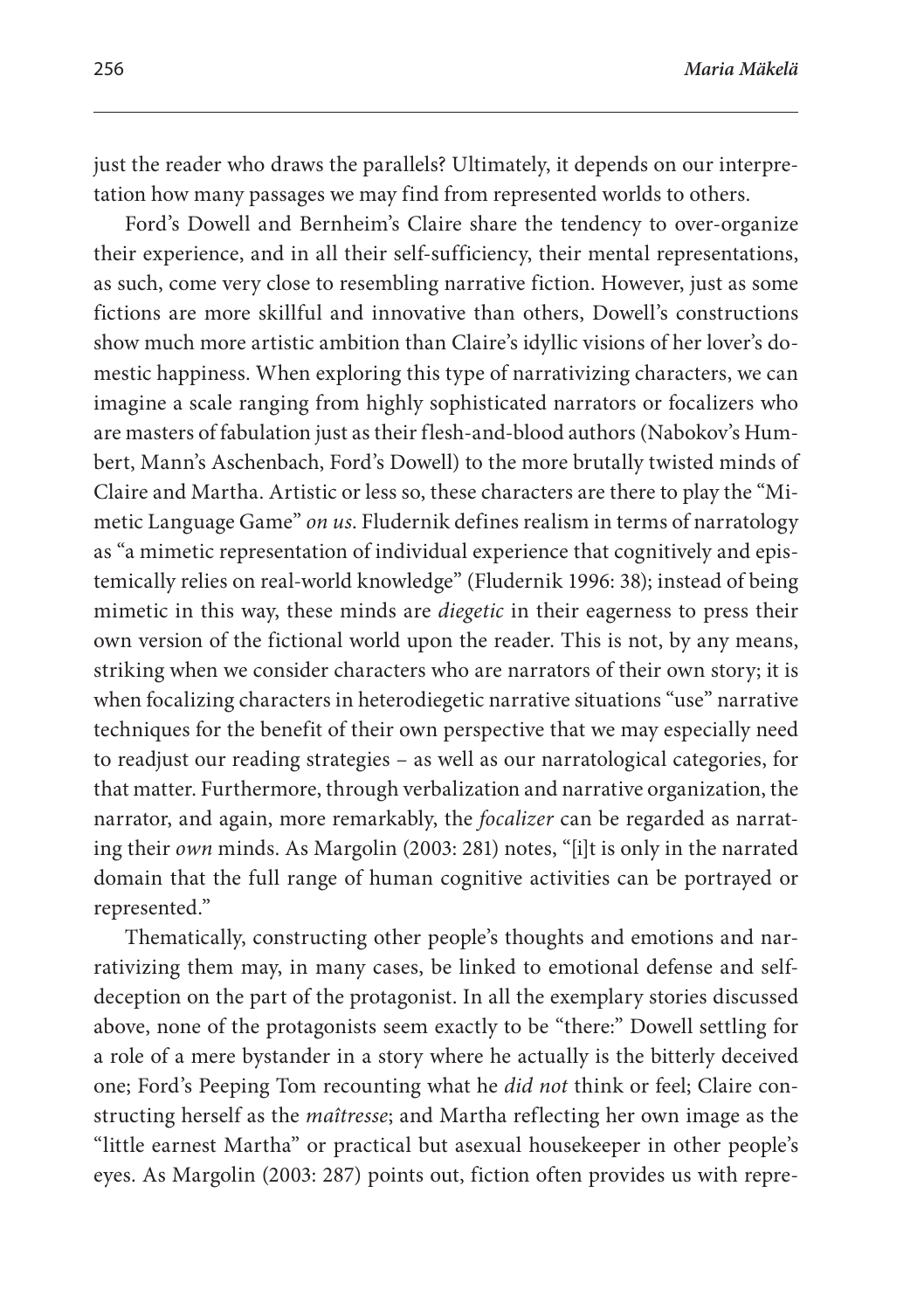sentations of non-standard mental functioning (see also Semino 2002); Claire is, undoubtedly, a case in point, but part of the strangeness of her perceptions and hypotheses originates in the very "unnaturalness" of consciousness representation as such, of rendering mentally constructed worlds in language. This feeling of strangeness, one might think, is an argument against the cognitive-narratologist tendency to consider all construction as narration: narrativizing one's own experiences, and especially those of other people, may also indicate non-standard, deviant mental functioning. What I am trying to suggest here, against the cognitive grain, is that it is the *overly* narrativizing, obsessive, artistic, paranoid mind that stands in parallel to the techniques of modernist narration, not the "ordinary" human mind relying on the parameters of everyday experience. By verbalizing all kinds of mental activity, by forcing the complex and multiple cognitive representations through the single semiotic channel of language, literary fiction distorts the human mind and often makes it difficult to tell the sane from the insane.

In the present discussion, free indirect discourse has been understood, above all, as a discursive path from mental domains to others. Furthermore, it is peculiarly this mode that seems to create confusion and overlapping between the cognitive frames of telling and experiencing as Fludernik defines them. According to Margolin, focalization can also be understood in terms of actual cognitive processes, that is, as "*deictic anchoring, intentionality, attention and perception, cognitive processing and resultant mental representation of a domain*" (Margolin 2003: 283). The examples discussed above – and we may find any number of others – demonstrate, however, that diegesis always *doubles* the deixis, the attention, the resultant presentation – and, most importantly, the *intention* in representing the fictional storyworld. The task of postclassical (cognitive or otherwise) narratology could and should be to reach beyond the classical dual *voice* hypothesis and explore the full potential of the *double entendre* evoked by the implicitness of the levels of intentionality: we should not only speak of double-voiced discourse, but, in many cases, about double deixis or perhaps – dual cognition. Free indirect discourse – in all its ambiguity and heterogeneity – is at the core of this issue, displaying the inherently *unnatural* relationship between story and discourse (cf. Ginsburg 1982: 140, 145), of the diegetic leap between actual experience and its mediating through other minds, fictional and real.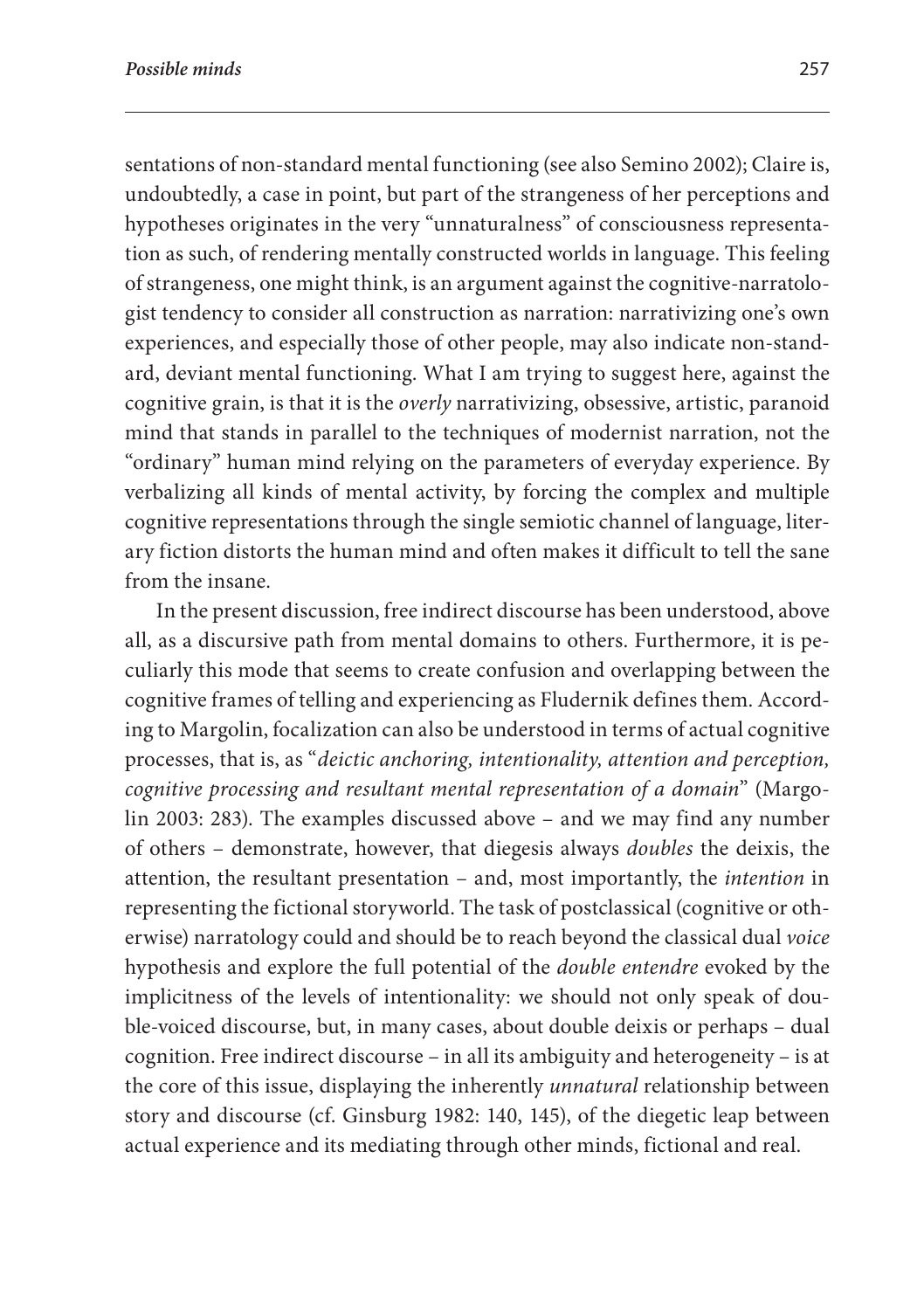There is no true mimesis of the mind; some fictions, such as *The Good Soldier* and *Sa femme*, thematize the essence of the other mind as a fictional construction. Consequently, modes of thought representation such as FID should not be seen as merely serving the cognitive vraisemblance since they bear in themselves also the potential to undermine such mimetic effects. The fictional mind is, if anything, a *reading* mind. A pronouncedly literary mode of narration such as FID is likely to focus our attention to the nature of experientiality in fiction as *projection* – as the doubling of the mind through language.

### References

- Armstrong, Paul B. 1987. *The challenge of bewilderment. Understanding and representation in James, Conrad, and Ford*. Ithaca & London, Cornell UP.
- Bailin, Miriam 1987. "An extraordinarily safe castle." Aesthetics as refuge in *The good soldier*. Richard A. Cassell (ed.), *Critical essays on Ford Madox Ford*. Boston, G. K. Hall & Co, 68–81.
- Bernheim, Emmanuèle 1993. *Sa femme*. Paris, Gallimard.
- Bernheim, Emmanuèle 1994. *Sa femme, or the other woman*. (Transl. by Shaun Whiteside.) Harmondsworth, Penguin.
- Cohn, Dorrit 1978. *Transparent minds. Narrative modes for presenting consciousness in fiction*. Princeton, Princeton UP.
- Doležel, Lubomír 1998. *Heterocosmica. Fiction and possible worlds*. Baltimore, The Johns Hopkins UP.
- Fludernik, Monika 1993. *The fictions of language and the languages of fiction. The linguistic representation of speech and consciousness*. London, Routledge.
- Fludernik, Monika 1996. *Towards a 'Natural' Narratology*. London, Routledge.
- Ford, Ford Madox 1990 (1915). *The good soldier. A tale of passion*. Oxford, Oxford UP.
- Ford, Richard 2001. *Privacy. A multitude of sins. Stories*. London, Vintage, 3–7.
- Gavins, Joanna 2003. Too much blague? An exploration of the text worlds of Donald Barthelme's *Snow White*. Gavins, Joanna & Steen, Gerard (ed.), *Cognitive poetics in practice*. London, Routledge, 129–144.
- Genette, Gérard 1980. *Narrative discourse. An essay in method*. (Transl. by Jane E. Lewin.) Oxford, Basil Blackwell. [First published in French as Discours du récit, *Figures III*, 1972.]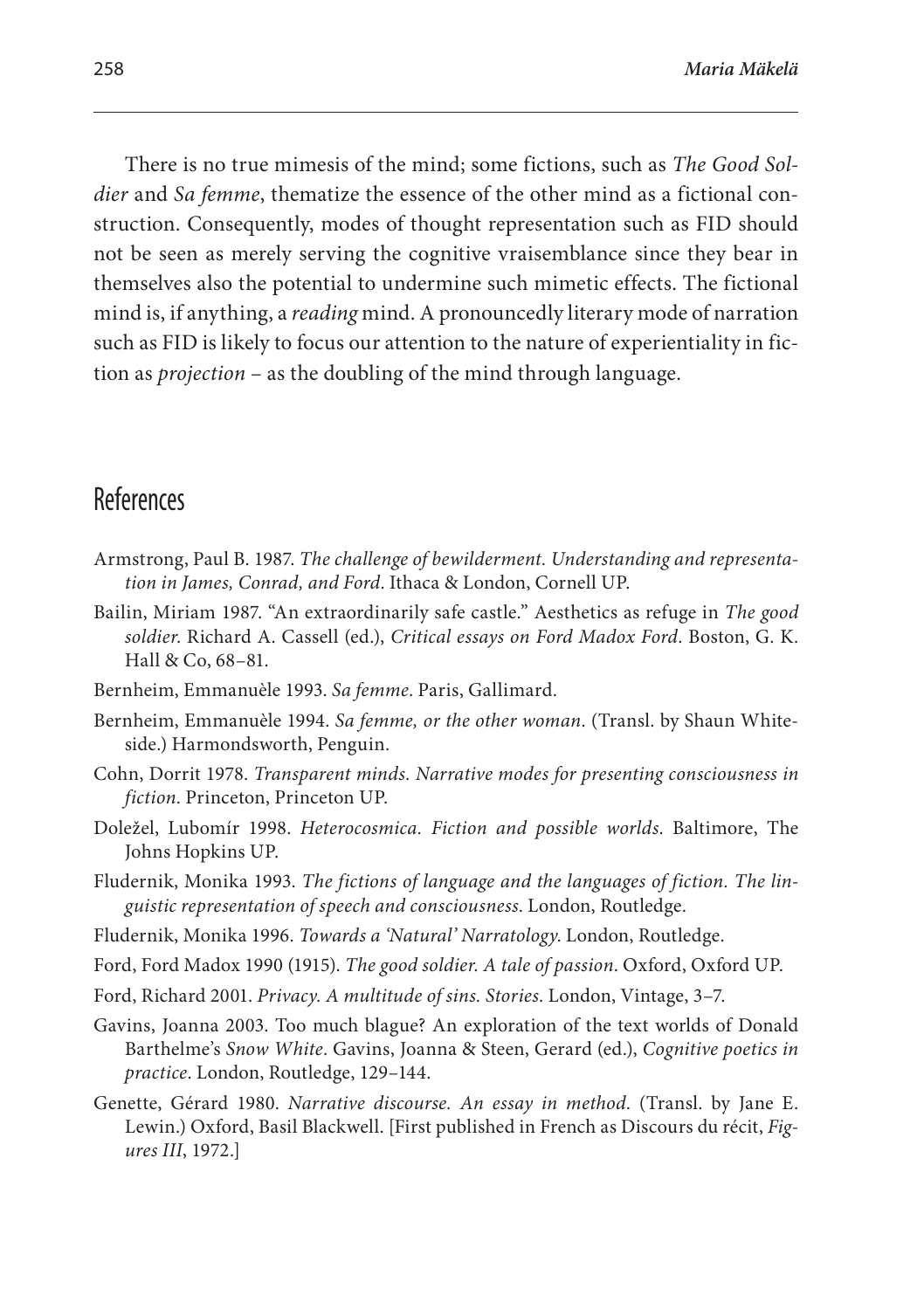- Ginsburg, Michael Peled 1982. Free indirect discourse. A reconsideration. *Language and Style* 15 (2), 133–149.
- Herman, David 2002. *Story logic*. *Problems and possibilities of narrative*. Lincoln & London, University of Nebraska Press.
- Herman, David & Jahn, Manfred & Ryan, Marie-Laure (ed.) 2005. *Routledge encyclopedia of narrative theory*. London, Routledge.
- Jahn, Manfred 1992. Contextualizing represented speech and thought. *Journal of Pragmatics* 17, 347–367.
- Jahn, Manfred 2003. 'Awake! Open your eyes!' The cognitive logic of external and internal stories. David Herman (ed.), *Narrative theory and cognitive sciences*. Stanford, CSLI Publications, 195–213.
- Lehtimäki, Markku & Tammi, Pekka forthcoming. What was up? Narratology and free indirect discourse. A report on the state of the art.
- Margolin, Uri 2003. Cognitive science, the thinking mind, and literary narrative. David Herman (ed.), *Narrative theory and cognitive sciences*. Stanford, CSLI Publications, 271–294.
- McHale, Brian 1983. Unspeakable sentences, unnatural acts. Linguistics and poetics revisited. *Poetics Today* 4 (1), 17–45.
- Mäkelä, Maria 2003. Who wants to know Emma Bovary? How to read an adulterous mind through fractures in FID. Pekka Tammi & Hannu Tommola (ed.), *Linguistic and literary aspects of free indirect discourse from a typological perspective*. Publications of the Department of Literature and the Arts. University of Tampere, 6. Tampere, University of Tampere, 55–72.
- Olson, Greta 2003. Reconsidering unreliability. Fallible and untrustworthy narrators. *Narrative* 11 (1), 93–109.
- Palmer, Alan 2002. The construction of fictional minds. *Narrative* 10 (1), 28–46.
- Palmer, Alan 2004. *Fictional minds*. Lincoln & London, University of Nebraska Press.
- Pascal, Roy 1977. *The dual voice. Free indirect speech and its functioning in the nineteenth-century European novel*. Manchester, Manchester UP.
- Ron, Moshe 1981. Free indirect discourse, mimetic language games and the subject of fiction. *Poetics Today* 2 (2), 17–39.
- Ryan, Marie-Laure 1991. *Possible worlds, artificial intelligence, and narrative theory*. Bloomington, Indiana UP.
- Semino, Elena 2002. A cognitive stylistic approach to mind style in narrative fiction. Elena Semino & Jonathan Culperer (ed.), *Cognitive stylistics. Language and cognition in text analysis*. Amsterdam & Philadelphia, Benjamins, 95–122.
- Stanzel, Franz K. 1984. *A theory of narrative*. (Transl. by Charlotte Goedsche) Cambridge, Cambridge UP. [First published in German as *Theorie des Erzählens*, 1979]